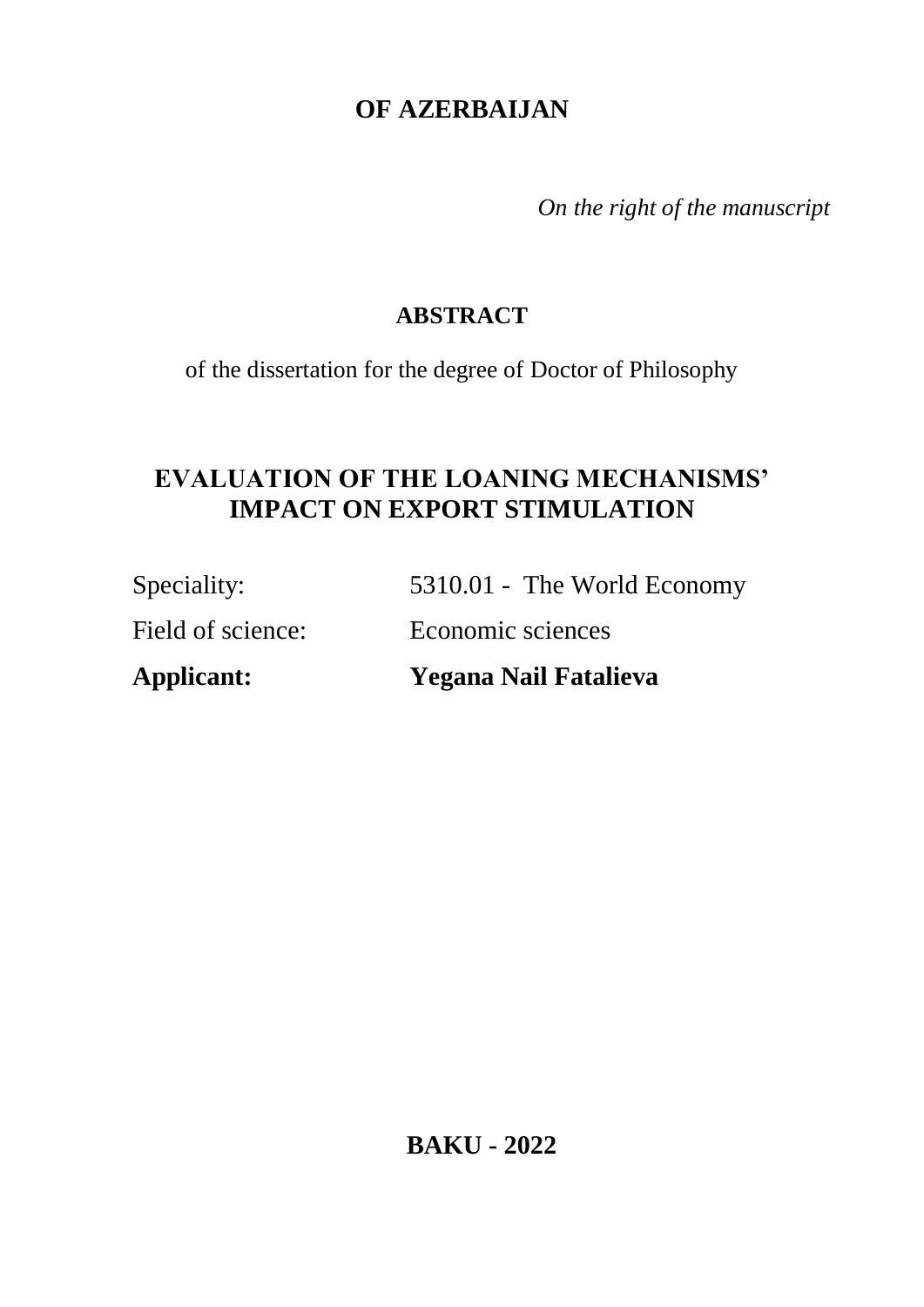The dissertation work has been carried out at Institute for Scientific Research on Economic Reforms of the Ministry of Economy of the Republic of Azerbaijan.

| Scientific supervisor: | Professor, Dr. of Economy<br>Dunyamali Amir Valiyev                 |
|------------------------|---------------------------------------------------------------------|
| Official opponents:    | Professor, Dr. of Economy<br>Elshan Mahmud Hajizada                 |
|                        | Professor, Dr. of Economy<br><b>Rovshan Rasim Guliyev</b>           |
|                        | Dr of Economy, assistant professor<br><b>Mayis Gulali Gulaliyev</b> |

Dissertation council FD 1.11 of Supreme Attestation Commission under the President of the Republic of Azerbaijan operating at Azerbaijan State University of Economics.

Chairman of the  $\overline{A}$  Honored Scientist,  $41.74...$ *Signature*

Dissertation council: 2022 Doctor of economic sciences, Professor  **Yadulla Hamdulla oghlu Hasanli**

Scientific secretary of the Dissertation council:  $\sqrt{M}$  /  $\sqrt{M}$  PhD in Economic Sciences *\_\_\_\_\_\_\_\_\_\_\_\_\_\_\_\_\_\_\_\_* 

 **Rashad Aktiv oghlu Huseynov**

Chairman of the

 $\mu$ *Signati* 

*Signature*

scientific seminar:  $\bigcup_{n=1}^{\infty}$  Doctor of economic sciences, assistant professor  **Mushfig Yelmar oghlu Guliyev**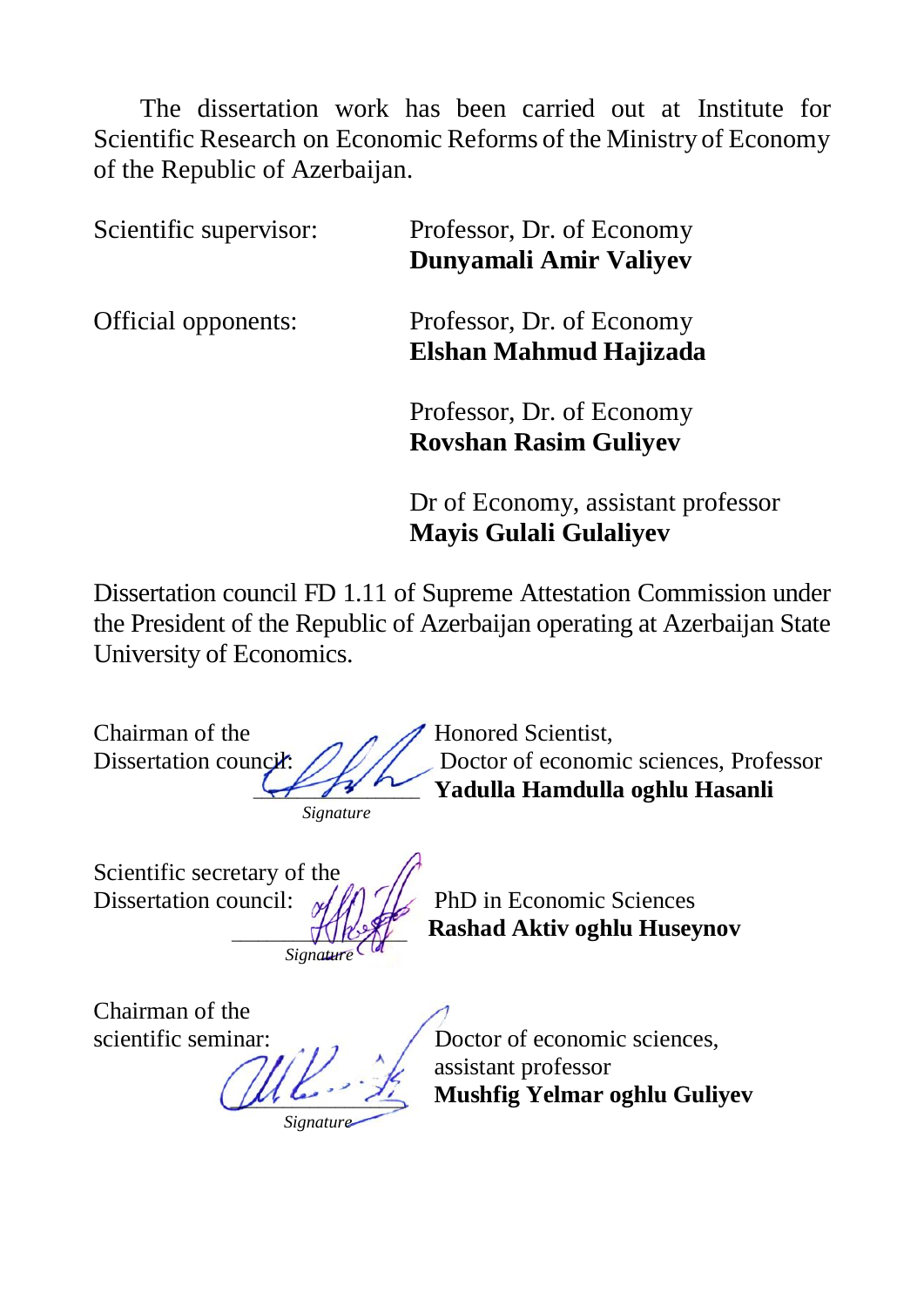#### **THE WORK'S GENERAL CHARACTERISTICS**

**The topic's relevance and stage of development:** We experience that foreign trade relations play a significant role in assessing each country's economic development. Exports are more important in international trade, according to research. In general, increasing exports help each country address a variety of socioeconomic issues, such as reviving local production, increasing foreign currency inflows, improving population welfare, strengthening the national currency, and reducing reliance on imports. Many countries around the world use a variety of incentives to boost exports and implement a variety of supportive policies to boost the global competitiveness of domestically produced goods.

Other countries' experience reveals that in order to boost exports, insurance of loans to enterprises engaged in foreign trade activities and increased attention from financial institutions to import-export activities can help the sector grow. The correct use of a variety of financial instruments is critical to the effectiveness of organizations and companies operating in Azerbaijan. When entering overseas markets, countries have a significant demand for financial and credit services, and they are seeking to develop export loans and establish adequate financial institutions to address these needs. The dissertation is significant in its relevance due to the importance of establishing an appropriate mechanism in this direction and the organization of its effective operation.

In national and international economics, the problem of export stimulation, its socioeconomic significance, the formation and improvement of assessment methods, as well as the impact of export stimulation on economic growth including its role in socioeconomic development processes, have all been extensively studied. It is no coincidence that A.Smith and D.Ricardo, the founders of classical economics, established fundamental theories in the fields of foreign commerce and import-export, and that later researchers such as A.Marshall, J.Hicks, P.Samuelson, and others performed study on the international economy.

Azerbaijani economists have conducted a variety of fundamental studies on current theoretical and practical issues related to the formation and development of foreign trade relations, as well as the identification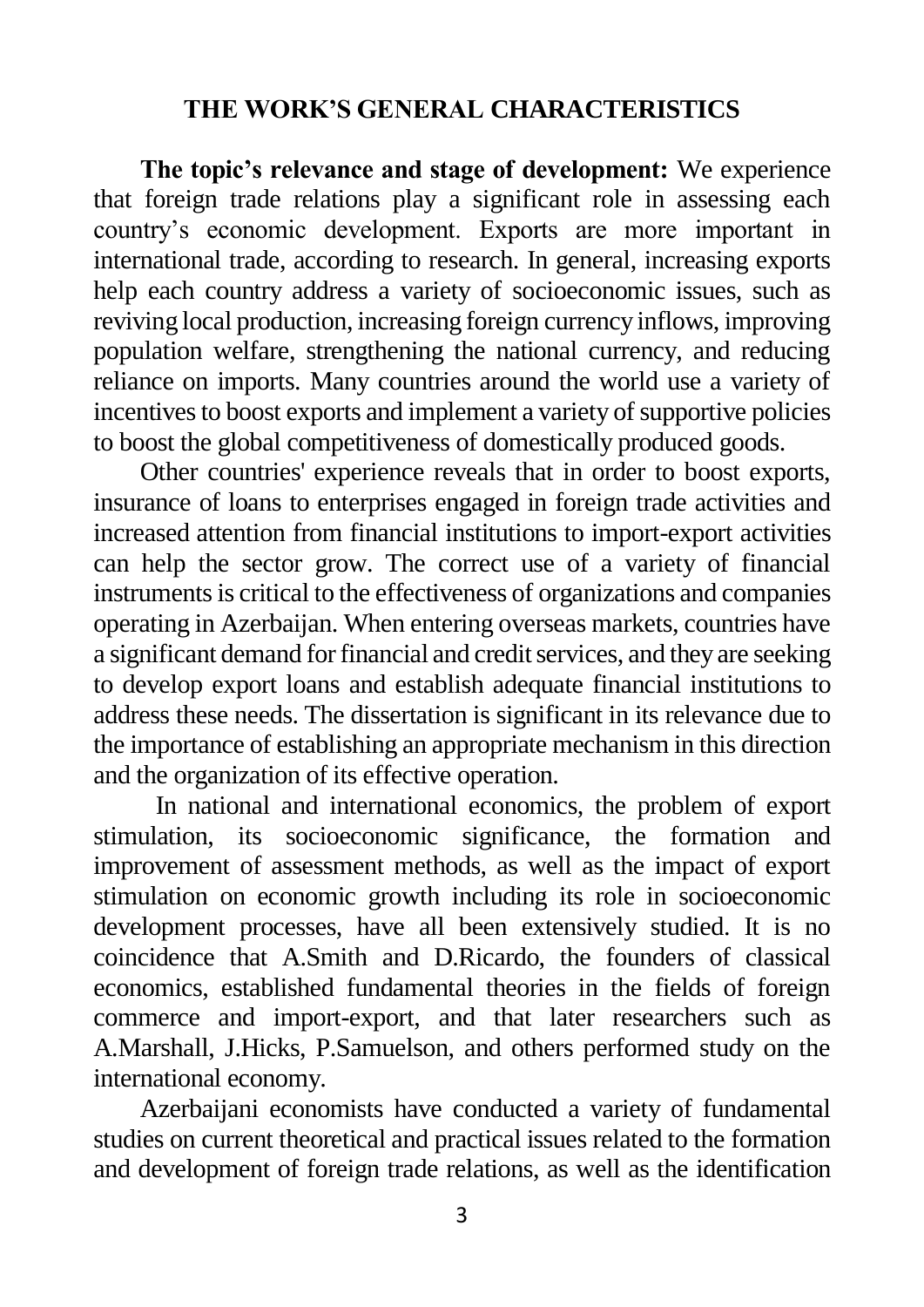and resolution of existing problems related to the structure and geography of Azerbaijan's foreign trade relations, including exports. We can mention some of the scholars among them including T.S.Valiyev, A.J.Muradov, D.A.Valiyev, E.M.Hajizada, Sh.H.Hajiyev, Q.A.Ganjiyev, I.A.Karimli, F.A.Qanbarov, M.Y.Quliyev, Sh.S. Qafarov, F. Mustafayev, A.Q. Alirzayev, M.M. Baghırov, T.Huseynov, Y.Kalbiyev and others.

The following scientists have provided considerable attention to their scientific efforts and accomplished major breakthroughs in this area in relation to this challenge in the international economy: Malcolm Stephens, Delio E. Gianturco, Delphos A. William, Lederman D., Olarreaga M., Payton L, Krauss M., Yeskomb E.R., Zharinov A.A., Zhuravleva G.P., Zhiryaeva E.V. ., Kamalov M.I., Ovchinnikov A.A.

However, in the current situation, a thorough examination of important theoretical and practical issues is required, such as how to assess and improve export stimulation mechanisms, the current state and prospects of Azerbaijan's exports, and how to identify areas for improving export promotion mechanisms.

The construction of a suitable legal framework for the provision of financial services to firms engaged in export activities in compliance with international regulations is currently one of the most pressing challenges. Furthermore, the establishment of the Export Credit Agency (ECA) is one of the most critical issues in international trade. As a result of ECA's activities, economic and political risks are reduced, which leads to the implementation of export operations, increased business activity, domestic production expansion, and export development. Exporters can get a competitive advantage in global markets by implementing more efficient finance and insurance projects thanks to these agencies' effective insurance and financial support.

**Object of the research:** The loan mechanism's driving tools have been chosen to boost exports.

**Subject of the research:** The creation of potential prospects to improve the role of the lending mechanism in relation to export stimulation is the subject of this research.

**Goals and objectives of the research:** The goal of the study is to draw conclusions from the concepts of lending mechanisms to stimulate exports and to improve the mechanism of financial support for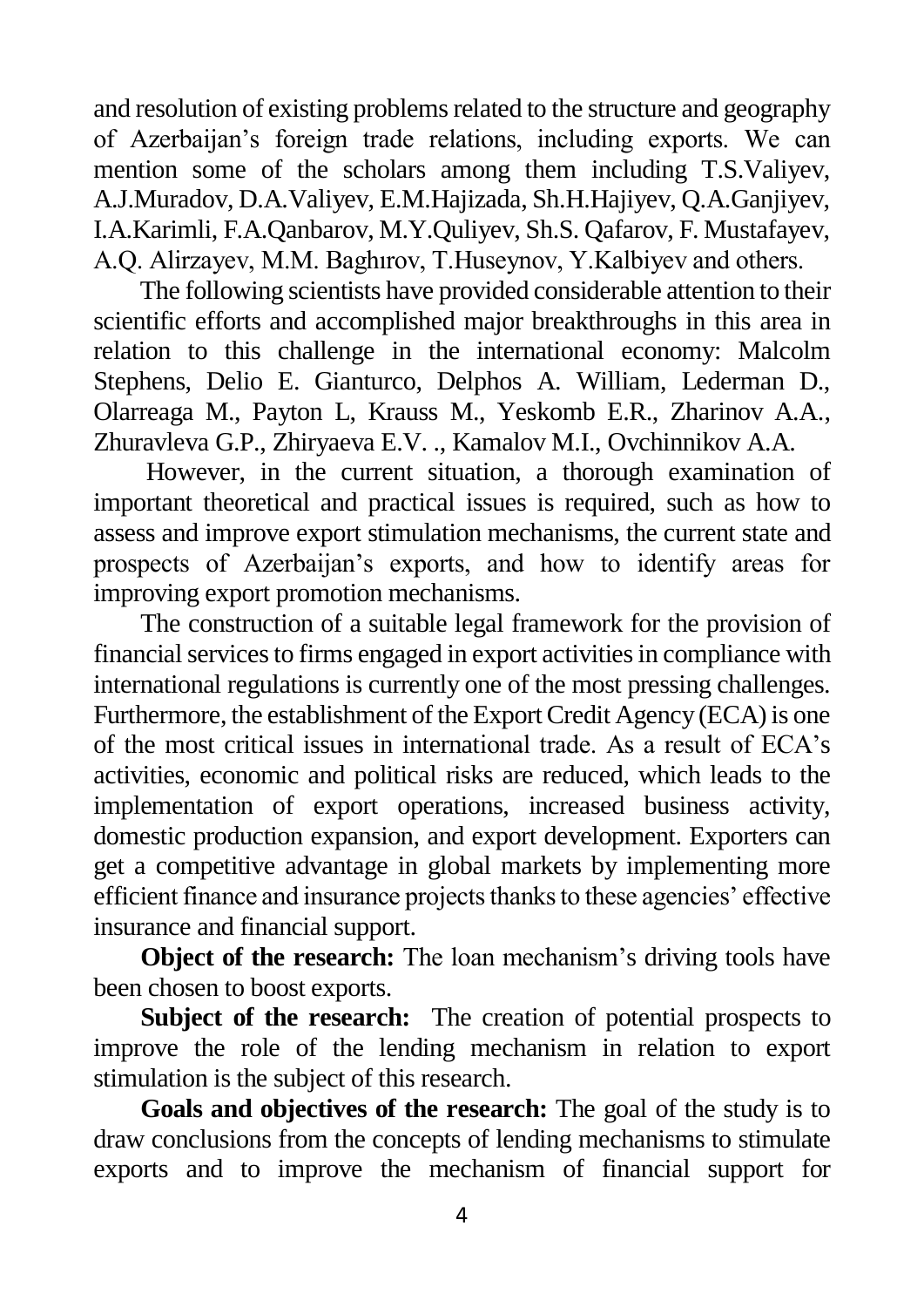Azerbaijani companies' export operations and its elements in accordance with modern features of international trade. The following objectives have been assigned to help attain this goal:

- Determine the causes and increasing importance of the patterns of exports in the global economy in the age of globalization;
- A categorization of theoretical perspectives on export promotion;
- Research into lending systems to boost exports;
- Examine the various types and methods of export stimulation mechanisms in use around the world;
- State assistance for export stimulation, as well as the classification of the necessary measures system;
- Research international economic organizations' proposals in the sphere of export support, as well as the economic and legal standards they have accepted;
- Evaluate the existing situation of Azerbaijan's exports and forecast future growth;
- Making recommendations for enhancing Azerbaijan's credit framework in order to boost exports.

**Research methods:** In the research, scientific abstraction, deduction, induction, synthesis, observation and comparison, logical judgment, systematic analysis, and other techniques have been employed.

## **The main provisions of the defense:**

- 1. As exports are such an important part of the country's economic development, there are specific financial and credit mechanisms in place to encourage them.
- 2. The fundamental requirement for understanding the general principles of expanding exports and disclosing export potential is the state's participation, according to a comparative analysis of theoretical ideas in the field of export stimulation.
- 3. To boost exports, Export Credit Agencies would cover long-term, lowinterest bank loans up to 75-95 percent.
- 4. The financial and credit mechanisms used in the globe to diversify and stimulate exports should be researched, with the most essential ones kept in mind.
- 5. When preparing the state strategy in the field of financial and credit support to stimulate exports, it is necessary to take into account the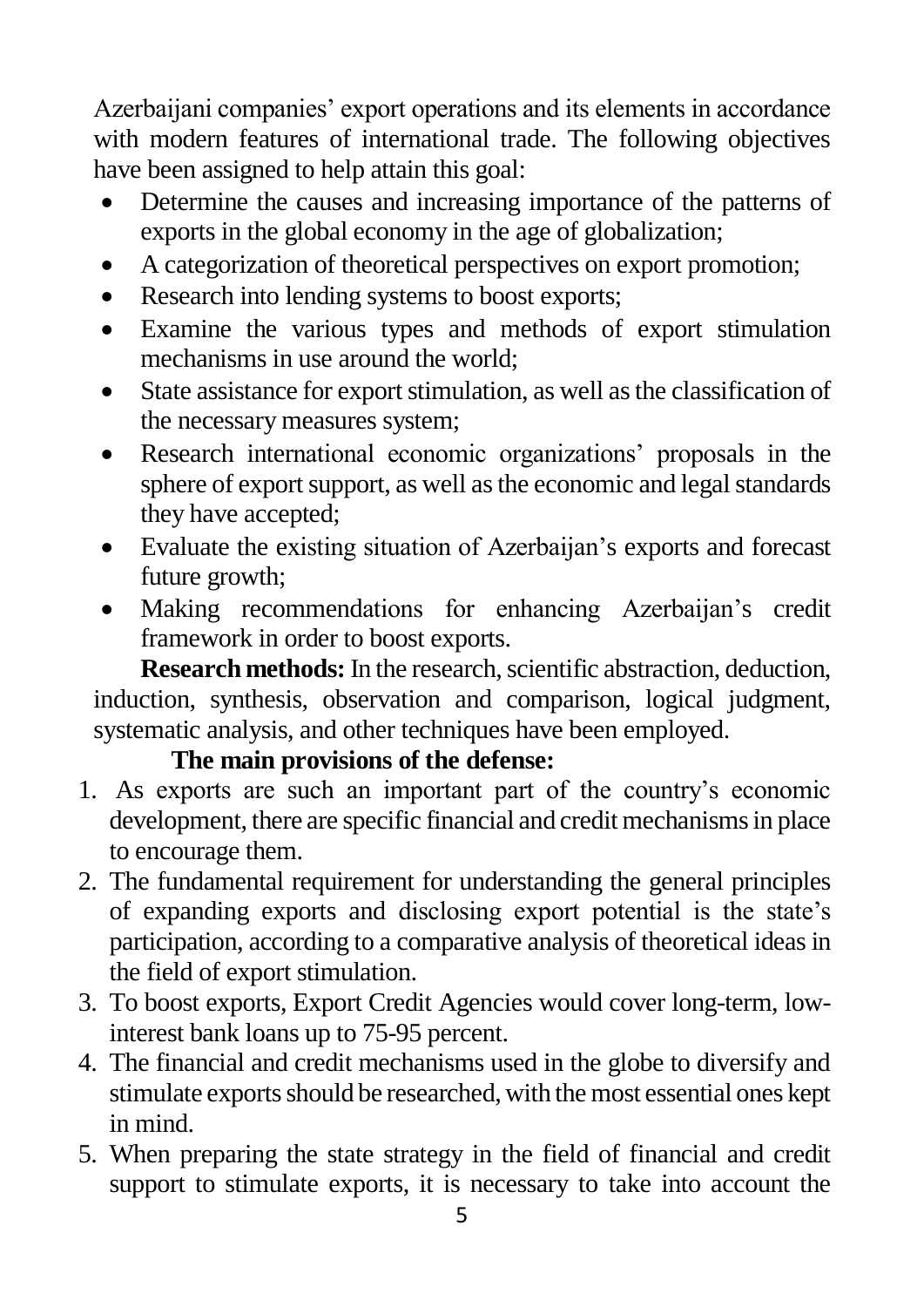relevant instructions and recommendations of the OECD at the level of the requirements of the time.

- 6. To enhance exports, Azerbaijan's finance system must be improved in order to assist exporters in strengthening the competitiveness of exportoriented items, expanding the product range, and creating the necessary conditions for the development of new products.
- 7. In order to increase the activities of funds and agencies aimed at stimulating exports in Azerbaijan, it is thought that merging them and forming a single Credit Insurance Agency would be preferable.

## **The research's scientific originality:**

- $\triangleright$  Specific management adjustments are proven to strengthen the present loan mechanism in connection with the stimulation of exports in Azerbaijan's national economy;
- $\triangleright$  There were concrete suggestions on how to discover prospective export opportunities in Azerbaijan and how to increase their potential;
- $\triangleright$  Specific recommendations were made to strengthen the financial and credit instruments used to boost exports in Azerbaijan;
- $\triangleright$  Ways to use more flexible and efficient financial and credit instruments in connection with the diversification of Azerbaijan's export-oriented national industries are scientifically substantiated;
- $\triangleright$  The implementation of ways of efficient use of credit mechanism tools in export promotion in Azerbaijan was proposed with evidence;
- $\triangleright$  Methods for carrying out necessary reforms to stimulate the production and sale of export-oriented products in priority areas of Azerbaijan's non-oil sector, as well as to broaden the scope of the Import-Export Bank and the Export Credit Agency's activities, are justified;
- $\triangleright$  In places where long-term investment is required, the use of lending mechanisms to boost exports has also been advocated as a way to develop an ideal ratio between the periods of big and medium-sized loans.

**Theoretical and practical significance of the research:** The study looked into some of the dissertation's most important theoretical and practical issues, such as how to assess and improve export stimulation mechanisms in the current situation, the current state and prospects of Azerbaijan's exports, and how to identify areas for improving export promotion mechanisms in our country.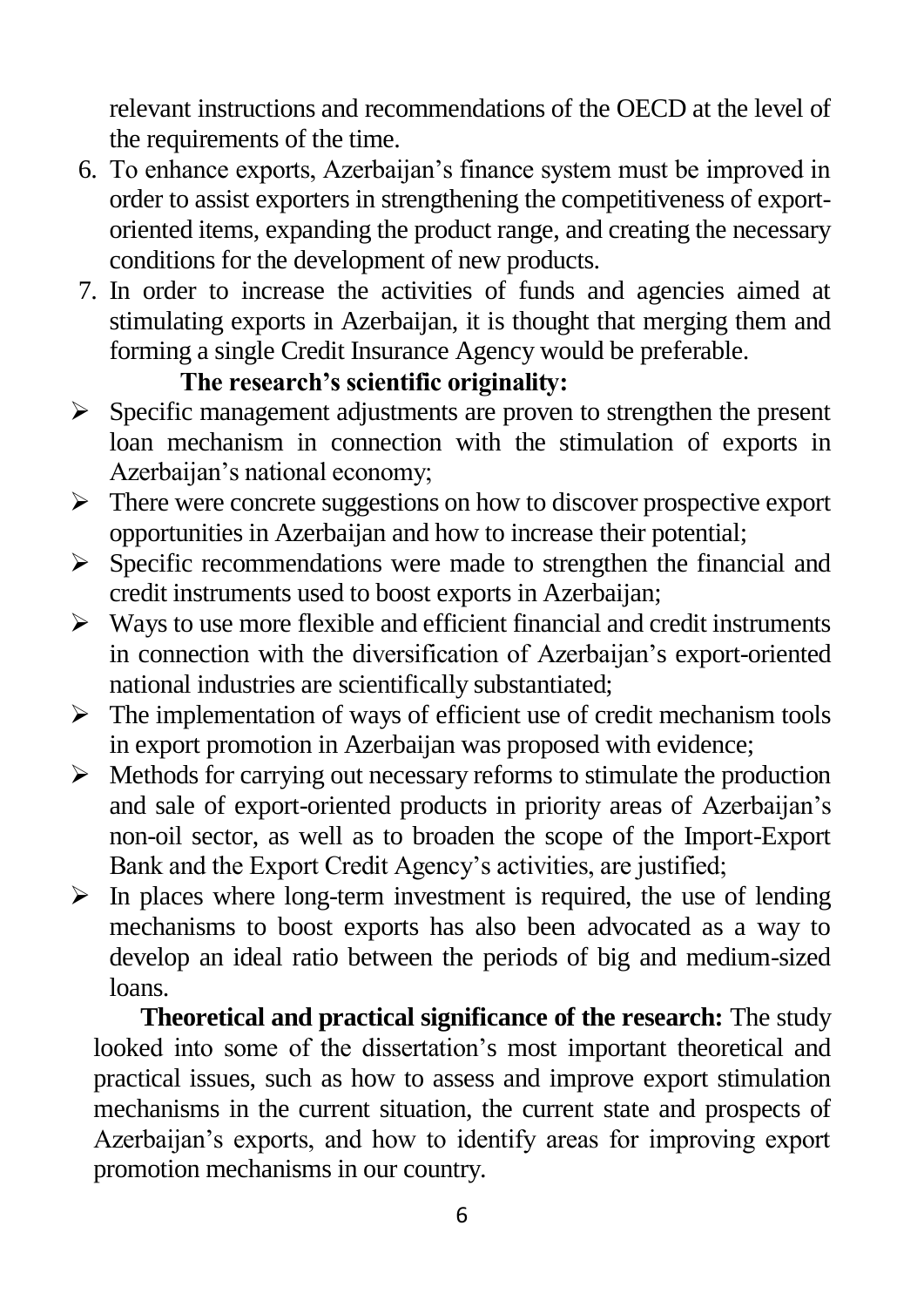**Approbation and application of research work:** The main provisions of the dissertation work and practical proposals: "Imports and exports as a result of the establishment of techno and industrial parks: Providing financial support from the state and financial organizations to the residents of the parks", Institute of Economics of the Azerbaijan National Academy of Sciences. Materials of the national scientific conference titled "The economy of Azerbaijan during a moment of global economic transition", Baku, 2018; "Azerbaijan's current export situation and future prospects". Materials of the international scientific-practical conference titled "Economic growth and social welfare" dedicated to the 60th anniversary of the Institute of Economics of ANAS. Baku, 2018; "Prospects for the Development of Azerbaijan-Russian Economic Relations." Economics and management in the twenty-first century: methods for long-term growth IX International scientific-practical conference collection of papers, organized on July 5, 2019, Penza, 2019. 8 papers and 1 book have been published in domestic and foreign journals, covering the content and key results of the dissertation work, provisions, and proven proposals and recommendations.

**Name of the organization where the dissertation work has carried out:** Institute for Scientific Research on Economic Reforms of the Ministry of Economy of the Republic of Azerbaijan

**Logical and structural bases of the dissertation work:** The subject, object, goals, and objectives of the research determine the logical foundation of the dissertation. The introduction (13487 marks), three chapters (Chapter I -92765 marks, Chapter II -57169 marks, Chapter III - 70356 marks), eight paragraphs, results (4235 marks), list of used sources and literature, two appendices, and a list of abbreviations and symbols make up the dissertation work (230812 marks). The dissertation is 144 pages long, with 6 diagrams, 2 schemes, and 11 tables organized according to the logic and essence of the work.

#### **MAIN CONTENT OF THE STUDY**

The relevance of the subject is established in the dissertation's introductory section, and the degree of study, subject, goals, and objectives of the research have been defined, as well as the theoretical and methodological foundations of the work, scientific uniqueness, and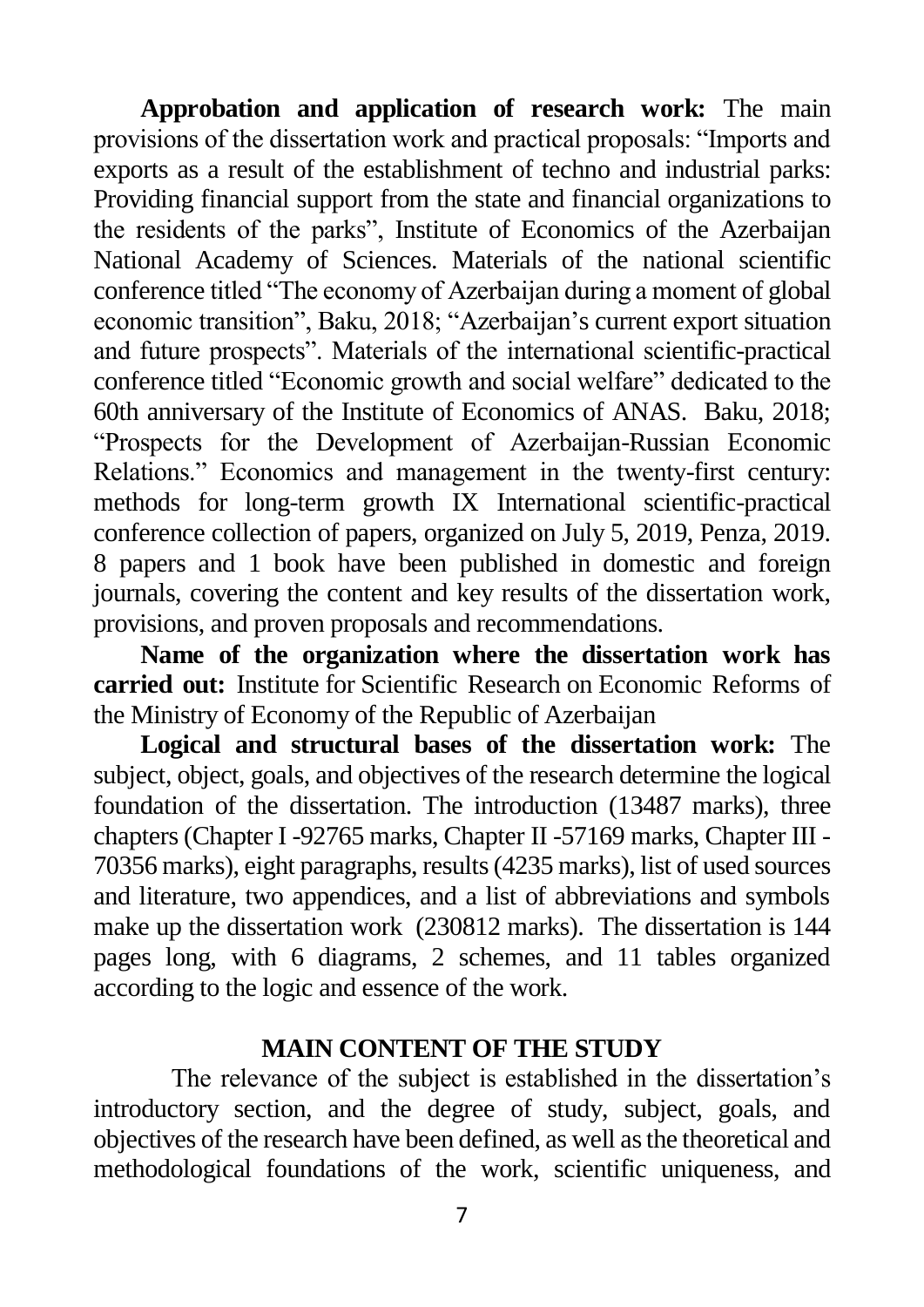practical significance.

**1. Because exports are such an essential part of the country's economic development, there are specific financial and credit systems in place to encourage them.**

Although the economic literature adequately explains international factoring, forfeiting, and foreign leasing operations, a comprehensive analysis of export stimulation as a fundamental aspect of the financial and credit mechanism is required in all circumstances. To this end, more attention must be paid to the financing activities of the Export Credit Agency (ECA), which combines the major elements of a specific financial and credit mechanism to boost exports, as well as research in this field.

When applying for financing through the Export Credit Agency (ECA), it is important to consider the collaborative efforts of government agencies that support exports in the country, as well as private sector economic enterprises that give state support for exports.

The Export Credit Agency's (ECA core) duties include insurance and financing of export operations for national exporters, as well as finding new markets for their products, decreasing export risks, and ensuring producer' participation in overseas bids.

Export Credit Agency (ECA) is a state-owned organization that provides loans on behalf of their country's exporters or proposes appropriate methods to mitigate the risks faced by financial institutions that provide funds to support overseas importers in order to boost the country's export development.

Exporters are more interested in selling on more flexible terms due to the usage of financial services by such firms (agencies) and the switch to cash advance payments to local exporters.

As the Export Credit Agency (ECA) is so vital to Azerbaijani exporters, activating the loan mechanism to boost exports is one of its top goals. Since exporters' insurance is the foundation for increasing agencies' activity in this area, ECAs collaborate with a number of banks and financial institutions within the existing regulatory framework to provide valuable guarantees and insurance against potential risks to exporters. Many exporters are more likely to insure against these risks because they confront dangers that are detrimental to their interests, and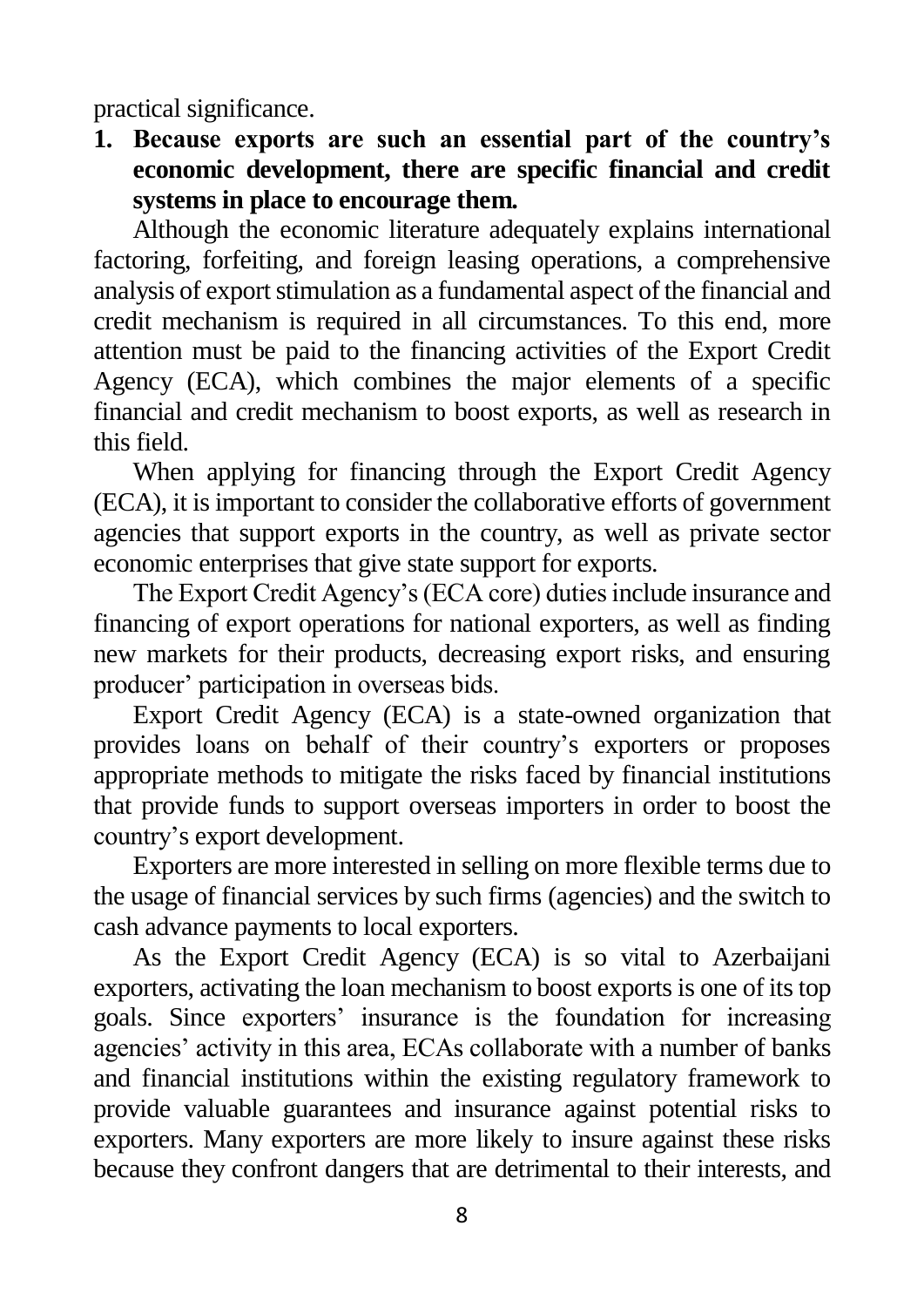as a result, they provide guarantees and insurance to cover practically all of the risk they assume. In this regard, the risk rate covers a variety of risks, including completion risk, commercial risk, and finally political risk.

Along with the general rules for using credit mechanisms to stimulate exports in Azerbaijan's economy, specific rules characteristic to our country are considered, and a structure of the effect of organizations providing export credit insurance and other financial support is created, meeting long-term needs.

**2. As a result of a comparative analysis of theoretical views in the field of export stimulation, it has been determined that the main condition for learning the general principles of increasing exports and revealing export potential is the participation of the state.**

The significant impact of exports on a country's economic development, as well as the fact that export potential is the primary source of income, naturally it pushes governments to expand their export potential, study other countries' production capacity, and research demand for their products. Products that are in high demand in the market have been identified as a result of this study, and it has been made critical decisions to strengthen their export structure.

According to the mercantilist school's beliefs, which were the first major school to explore the importance of foreign commerce, particularly exports, in economic development, a state's strength is determined by its wealth, which may be increased through overseas trade. The development in wealth in the country was seen by supporters of the Physiocrat school not in foreign trade, but in the production of agricultural products, which is a specific field of production within the country.

The founders of the classical school of economics, Adam Smith and David Ricardo, extended the principles of the mercantile and Physiocratic schools, showing all the facts of a country's higher gain from international trade, particularly exports, by recognizing the source of wealth wholly in production.

Developing the ideas of the classical school of economics in line with scientific and practical realities, modern economists grouped the factors that determine the advantages of exports in the country's foreign trade, and gave a comprehensive analysis of the use of financial and credit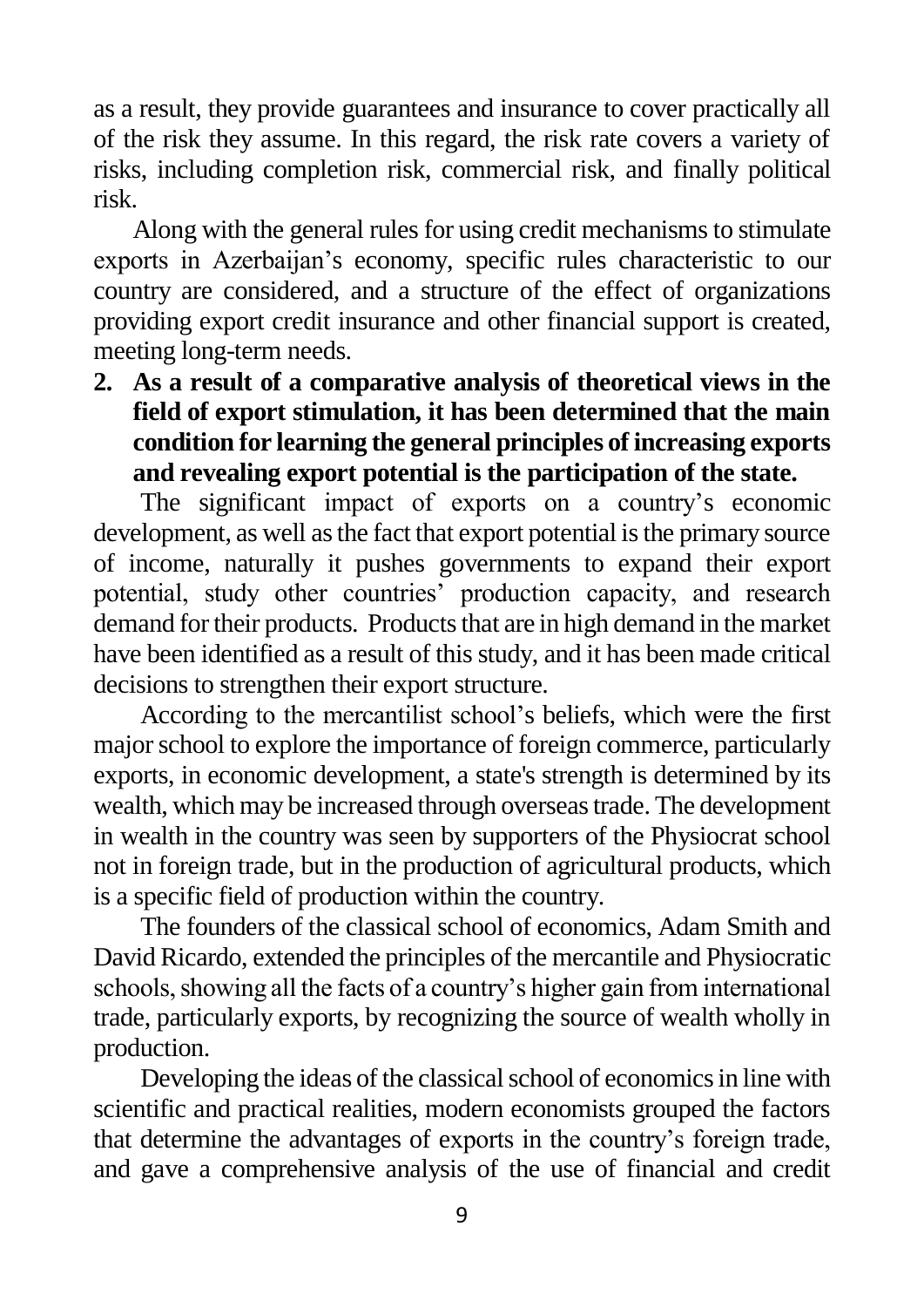instruments to stimulate exports. Both Swedish economist E.Heckscher and his student B.Olin, as well as US economists M.Posner, R.Vernon, M.Porter, and others, believe that identifying chances to expand each country's export potential and foreign markets is strategically vital.

Delphos William Arthur was an American author who authored publications with thorough information on modern export credit processes. He prepared a data collection from over 40 nations' Export Credit Agencies, and published a book in 2014 in a simple language for every economist.

In his book "World Economy and Azerbaijan", published in 2018, Azerbaijani economist Elshan Hajizadeh examined the export potential and position of Azerbaijan in the global market, as well as important strategic directions for achieving the medium-term development of all types of production, social, market, and business infrastructure. To boost the economic efficiency of foreign commerce, export subsidies will be provided to the EITI, appropriate "Export Funds" will be established in the field of the enterprise alliance, and thus the range of export resources will be expanded. All of this will help to not only raise each country's export potential, but also to activate all of the incentives for that potential's export. It will also play a key role in bolstering the country's global market position. As a result, the country's non-oil sector resources, such as export potential and competitive infrastructural communications, as well as enhanced production and export capacity to diversify its economy, will define Azerbaijan's global competitive advantages.

From all of these theoretical notions and ideas, it can be determined that when a country's foreign commerce does not meet its export potential, the efficiency of foreign trade is negligible, and important export and import activities do not produce good results.

#### **3. Export Credit Agencies are authorized to cover long-term, lowinterest bank loans up to 75-95 percent in order to boost exports.**

Export-oriented support programs are connected with concessional loans, insurance, and guarantees offered by the state to provide financial help to exporters. The correct and efficient use of financing instruments administered by the Export Credit Agency (ECA) should be given more consideration in this regard. The Agency's core duties might include financing and insurance of export operations for national exporters, as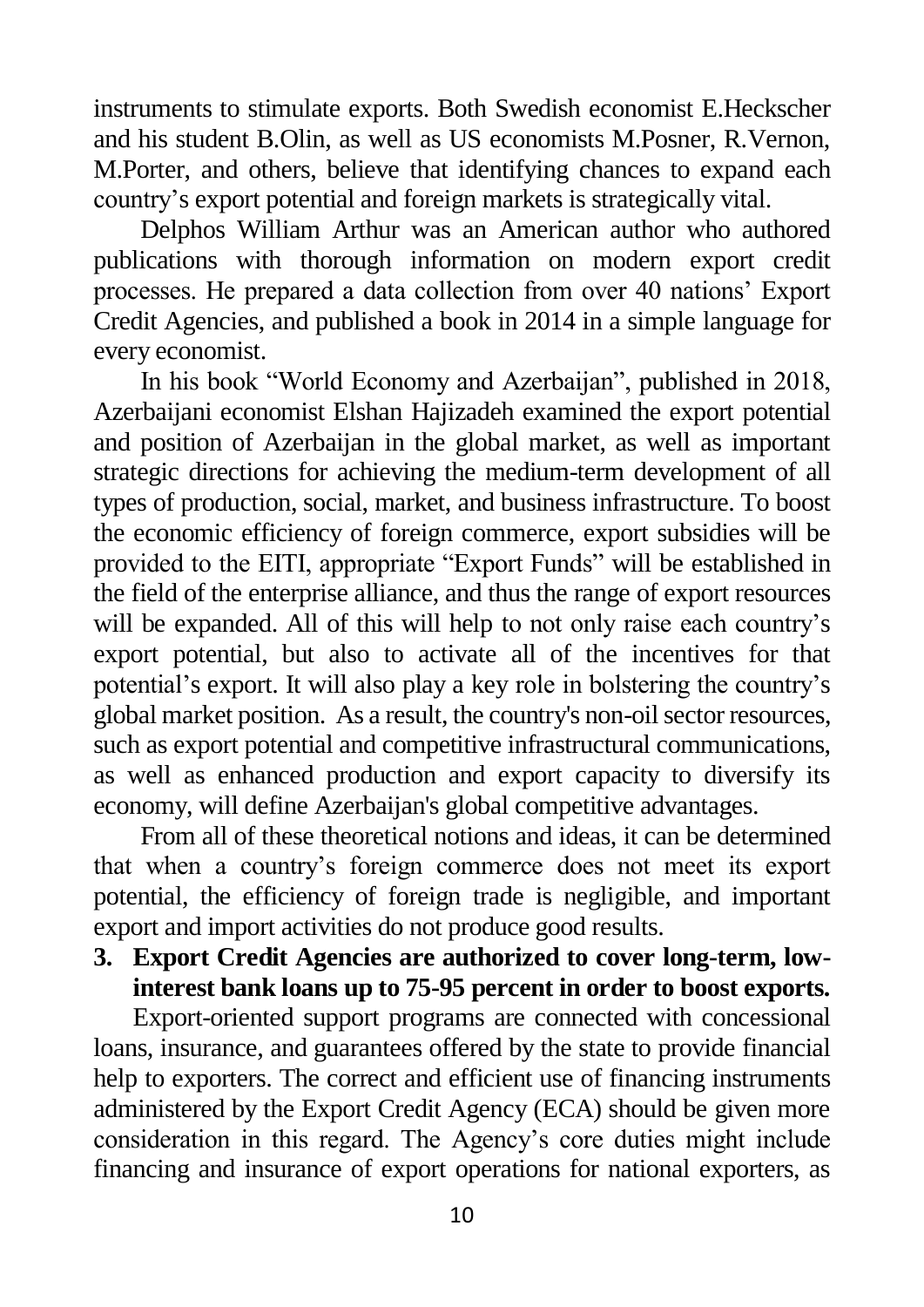well as the establishment of new markets for export products, the reduction of export risks, and ensuring participation in international trends. In this view, ECAs are a governmental institution that allocates funds to support foreign importers in order to encourage exports, and makes suitable proposals to mitigate the dangers that these funds may encounter.

Each country's Export Credit Agencies assess export funding on a case-by-case basis. They gather as much information as possible about the customer in order to assess both commercial and political risks. During the assessment, the political risks, the country in which the importer operates, the country's military situation, the country's currency exchange opportunities, the importer's scope of commercial risks, and the importer's and exporter's bank's financial condition are all examined and assessed. The Export Credit Agency insures 75-95 percent of the loan, with risk loss accounting for the remaining 5%.

Insurance premiums are ECA's main source of revenue. As a result, export-credit agency insurance premiums (including payments made by the export-credit agency responsible for full payment or payment of political risk) may be substantial. They pay before the date of financial document registration and cover the risk throughout the financing duration. The cost of an insurance premium is determined by the risk that each country faces as well as the method of payment used.

There are three different funding and insurance structures for ECAs. In light of the more optimal and efficient of these models, a low-risk third model for Azerbaijan would be preferable.

The following model is presented in connection with foreign trade financing to shield a foreign bank from default risks associated with financing products purchased from an exporter on the basis of an insurance-letter of credit payment by the importer (see Figure 1).

Based on the foregoing, we can conclude that the export agency's primary goal should be to develop a long-term Azerbaijani model of export stimulation and to establish a support mechanism to boost the competitiveness of domestically manufactured goods. In line with international standards, the new organization must be able to tackle the obstacles that export agencies face.

This organization's competitiveness is determined primarily by its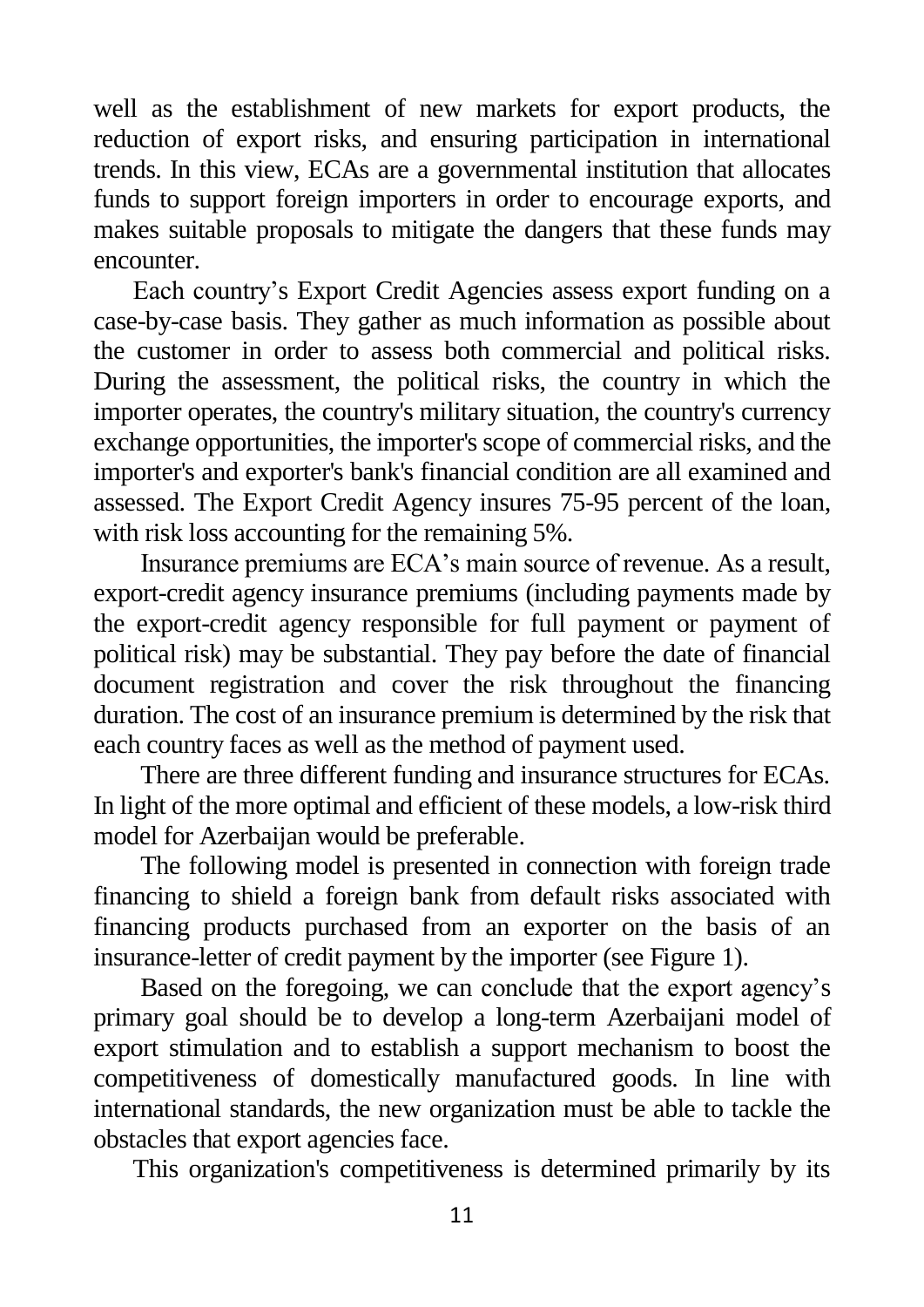decision-making flexibility, quality, and activity transparency, as well as support for domestically produced product exports, active participation in the introduction of Azerbaijani products into foreign markets, a comprehensive and flexible approach to export deal analysis, and small and medium enterprises. It also depends on the quality of risk management and the depth of relationships with regional enterprises. Without a doubt, the new structure that will be built and developed in our nation will encounter significant challenges. Their successful implementation has the potential to improve the country's international competitiveness in the financial and industrial sectors.



Figure 1. Insurance scheme on trade financing

\*Source: [\[https://keg.kz/](https://keg.kz/) "Kazakh Export" Export Insurance Company [Electronic resource] // «KazakhExport» 2020]

## **4. The financial and credit mechanisms of export diversification and stimulation in practice around the world should be investigated, with the most essential ones kept in mind.**

In order to enhance exports, more attention should be paid to the process of diversification of economic activity, both by particular countries and by individual enterprises. First, they should prefer to establish new brands and extend the range of items supplied to foreign nations in order to find new approaches to new markets. The paper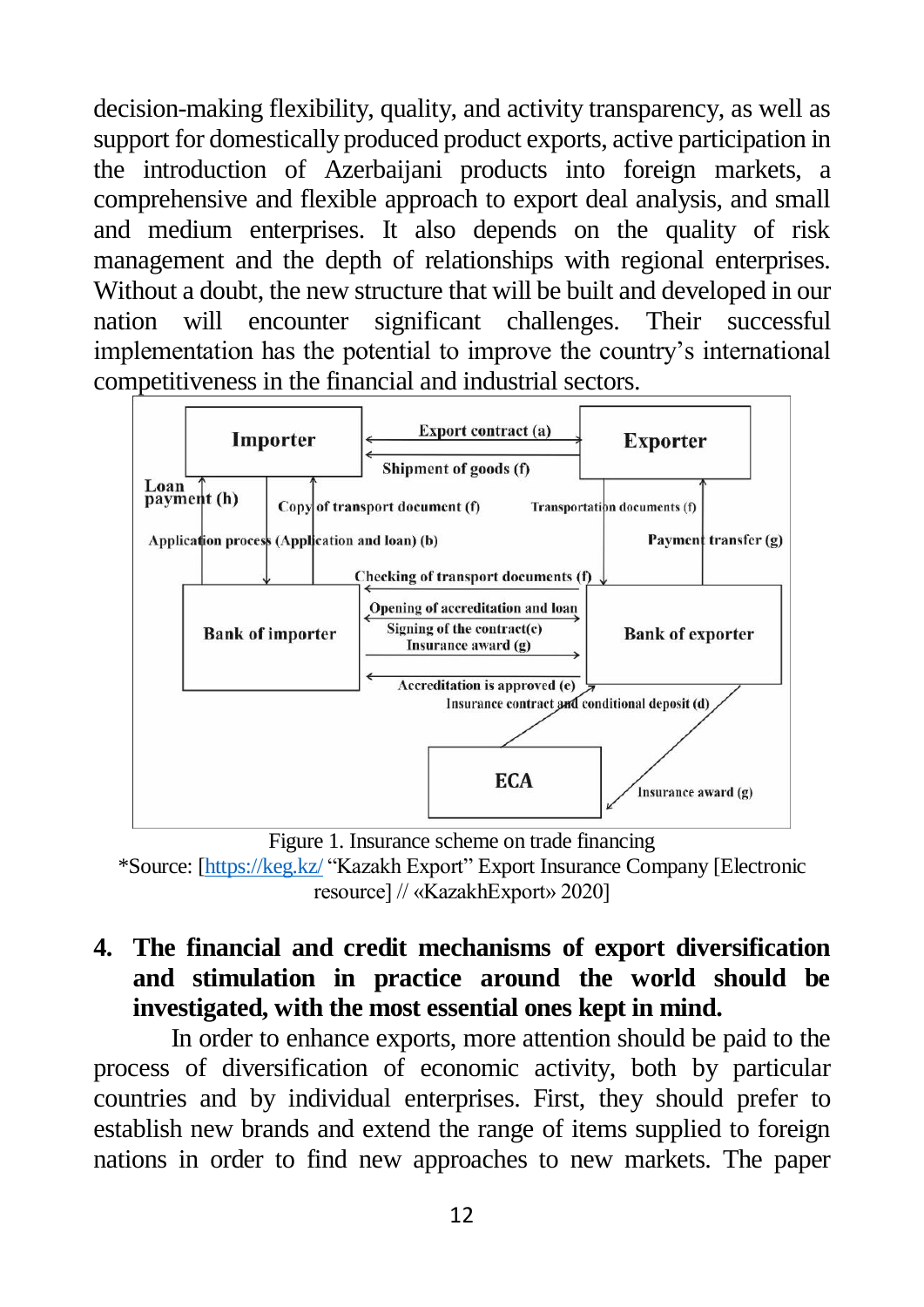evaluates the positive elements of diversification policy in Norway and Venezuela, concluding that diversification of exports and the economy as a whole is the most critical requirement for attaining sustainable development in the country's economy. State assistance has a bigger impact on the process of promoting and diversifying exports. More attention should be made to the selection of items for future export orientation in order to provide state support. The favorable results of government loans to encourage exports, according to our research, are based on true facts.

During government loans, exports are stimulated. In the process of selling exported products in foreign markets, the government pays for existing expenses and risks.

The government acts as a mediator in assisting new businesses by providing required loans, insurance, and guarantees as well as other financial instruments to help them expand their exports. Firms suffer considerable costs as they join global markets, both in the production process and in organizational areas.

Export loans; issuing of state guarantees to banks insuring loans; application of tax and customs duty exemptions to foreign importers are all examples of measures to pay these costs and further promote exports. Financial and credit support, such as assuring exporters' access to information, should receive more focus.

Export credits are mostly given to exporters who produce finished goods and equipment for use in the country's most promising industries. These loans come in a variety of forms, including long-term and shortterm. The policy of giving state guarantees to banks that insure loans on favorable terms is primarily executed through ECAs in order to boost exports. As a result, funds set aside for this purpose are channeled through ECAs to local enterprises engaged in export activity.

In this regard, it can be inferred that the increase of exports is given high priority in most countries around the world in order to ensure economic development. The countries we investigated accomplished economic development primarily through two strategies: first, broad state assistance, and second, the development of new technologies in the country and widespread adoption. Exports, as a dynamic component in defending the economy, have made substantial contributions to these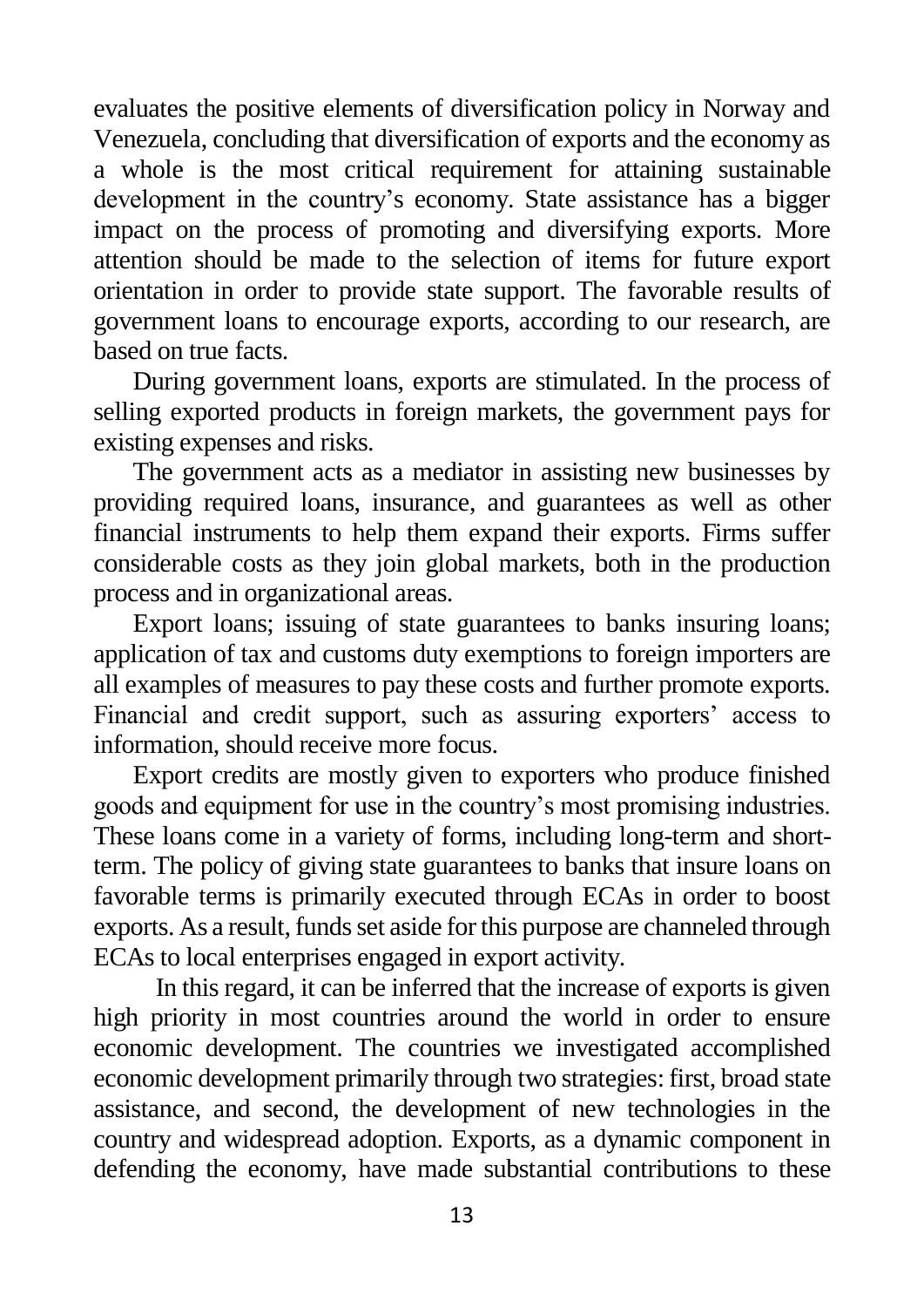countries' socio-economic development.

**5. When preparing the state strategy in the sphere of financial and credit support to promote exports, it is necessary to take into account the relevant instructions and suggestions of the OECD at the level of the requirements of the moment.**

The necessity to pay more attention to the issue of export insurance has been underlined by recent economic and political turmoil in numerous regions and nations throughout the world. Various types of risks are protected as a result of export insurance, and the state supports and implements more incentives for local enterprises' export activity. These include how to implement successful financial, economic, administrative, and strategic initiatives, as well as how to encourage the government to provide low-interest loans to national exporters and international consumers who would buy their goods. The study clarified the method for giving partial loan payment concessions to enterprises that produce exportoriented items and overseas importers who are their customers. Such assistance increases business connections between national exporters and overseas importers and supports national enterprises' activities in other countries (investment, import and export operations, etc.).

When looking at countries' export promotion policies, the importance of their participation in international organizations like the World Trade Organization and the Organization for Economic Cooperation and Development (OECD) becomes clear. The Agreement incorporates the WTO-approved norms, subsidies, and compensation measures for export promotion. The guidelines for the application of subsidies in WTO member countries are outlined in this agreement.

The applicable OECD agreement in relation to governmental support of export credits is a vital tool for the development of a fair playing field for all and the removal of market imbalances. More concrete measures, such as the allocation of a special area within the country's customs borders, the creation of favorable conditions for concrete production in the area for export purposes, and measures such as the use of low-cost infrastructure, should be implemented to ensure the rapid expansion of foreign trade. The study of export support measures took into account the WTO's, OECD's, and UNECE's instructions and guidelines on these measures, as well as the rules governing each country's level of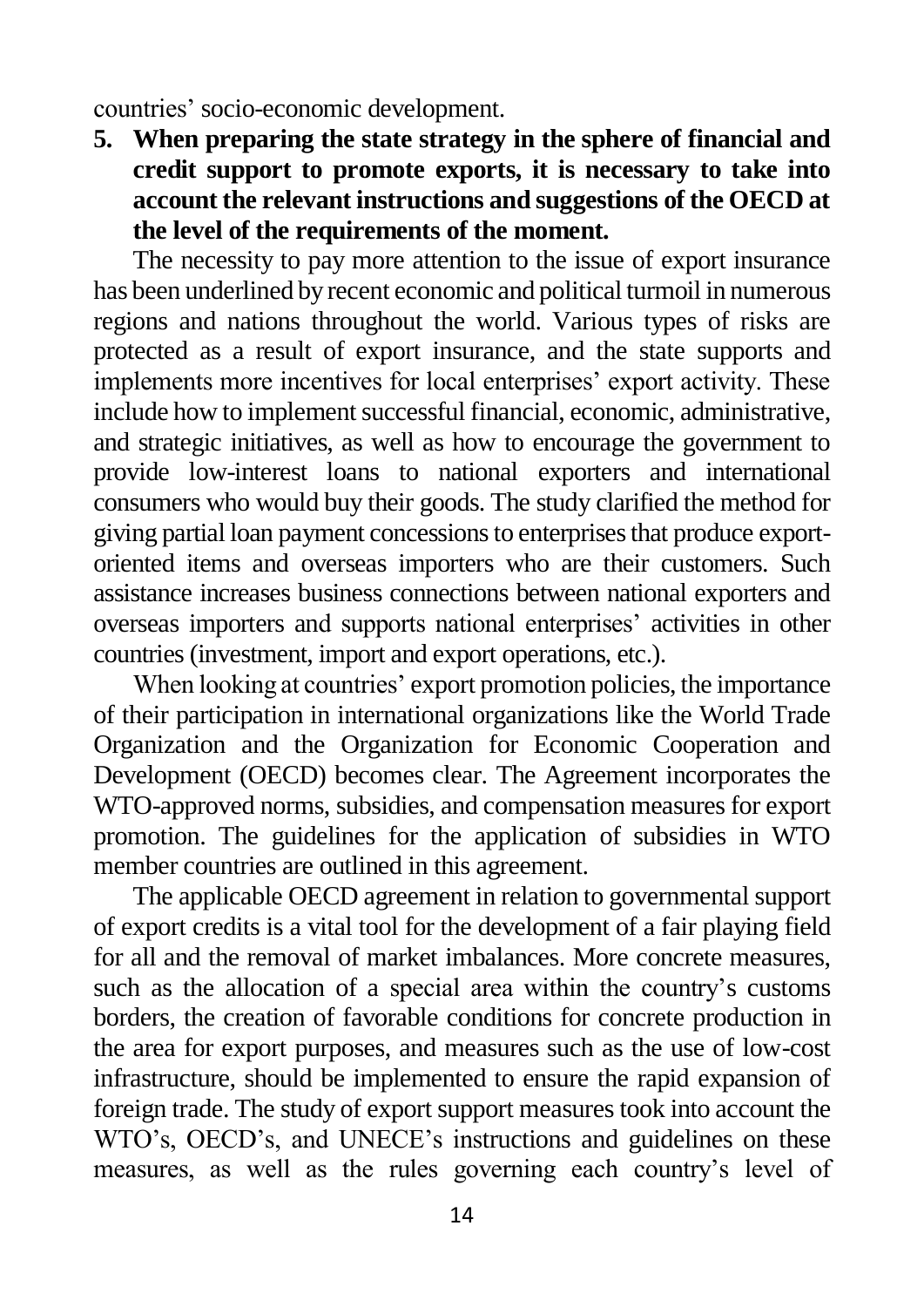participation in international competition and the degree of support provided to national firms in foreign markets.

The agreement reached in 1978 in connection with official assistance for export credits in the OECD framework includes provisions on the definition and application of uniform state lending criteria for exports. This Agreement is currently being implemented on the basis of specific revisions made on January 2, 2019. The terms of formal state-backed export loans are limited under this arrangement (maximum repayment terms of export credit, minimum credit risks, minimum interest rates).

The legal rules and suggestions of international economic organizations in this area should be thoroughly evaluated and widely employed in the formation of a state strategy in the field of export promotion and export assistance, based on the above.

**6. It is necessary to expand the activities of ECAs in our country in order to increase exports, just as it is necessary to improve Azerbaijan's credit system and create the necessary conditions for the production of new products in order to strengthen the competitiveness of export-oriented products and diversify them.** 

The expansion of the non-oil sector has been at the forefront of numerous initiatives to expand our country's exports in recent years. According to several international estimates, global fuel demand will not be sustainable in the coming years, and prices for such products on global markets will not remain at current levels. Furthermore, our country's future economic growth is expected to be between 2% and 3%. All of this is thought to be necessary in order to focus more emphasis on more promising sectors in order to fulfill Azerbaijan's top priorities.

Despite the fact that we do not have enough non-oil items for export at the moment, there is still a lot of promise. As a result, in order to boost exports, the manufacturing of these products must be boosted. Thus, in order to improve the country's competitiveness, increase the volume and range of products produced for export, and improve the quality of products produced for export, it is critical to improve the banking system and expand the activities of ECAs in order to create the necessary conditions for new products.

According to our analysis, our country has numerous promising regions. The export of saffron and other plants is one such area.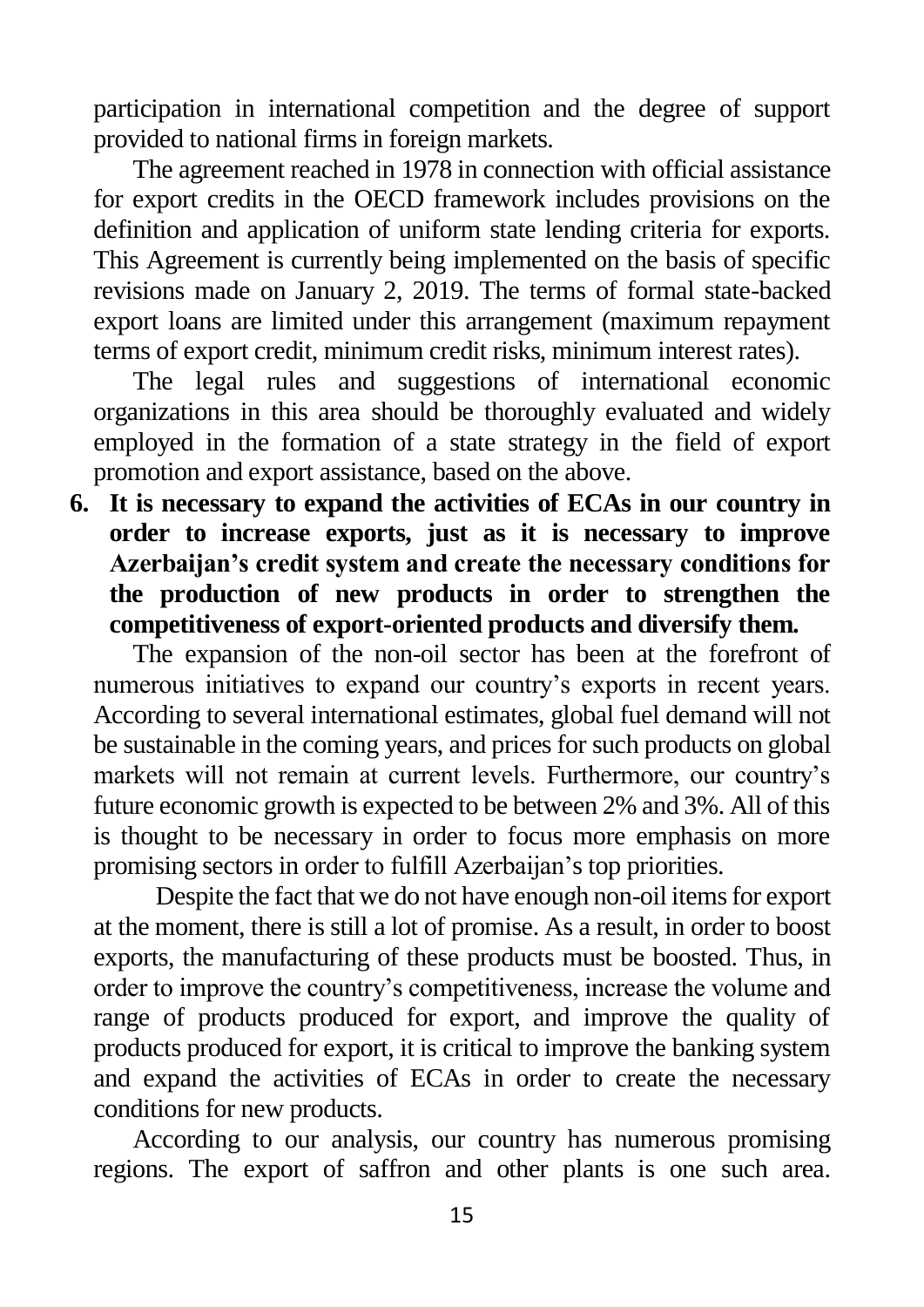Azerbaijan has a long history of producing and exporting saffron. Saffron was once farmed and exported in enormous quantities in our country. However, for some reason, particularly the growth in oil output, the cultivation of this sort of product has suffered. Interest in this product has grown in recent years, and companies have sprung up to cater to it. To improve these enterprises' worldwide competitiveness, proper incentives must be implemented.

While our country is seeking to grow its export potential, it has greater expertise in saffron production, is superior to many places in terms of natural climate, and, most significantly, is ahead of other European and worldwide countries.

On world markets, a gram of saffron costs \$ 10 at the moment. If our republic's saffron harvest is 11 kg per hectare each year that implies our republic will receive \$110,000 per hectare. It should be highlighted that processing and selling grown saffron in the form of jam or jam without analogues, rather than raw materials, might be more profitable.

Loans to help agriculture are offered by state or commercial banks operating in our nation for a maximum of 5 years, with a maximum sum of AZN 10 million and a minimum interest rate of 8%. These loans have a two-year grace period. The loan's terms do not allow for the development of a new production project. As a result, interest rates are high while the amount is tiny. As a result, it would be prudent to extend the Export-Credit Agency's efforts in order to attain this goal. As a result, any bank would no longer offer a high margin on loans, instead opting for a lower (6-month) Libor (November 22, 2021 -0.24388 percent) + 1.5 percent -2 percent (annual margin) rate.

The bank will no longer be at danger because the loan is covered by the Export Credit Agency. In terms of the differences between the provided concept and the Entrepreneurship Development Fund, it is worth noting that both state-owned and commercial banks operate as lenders. As a result, lending to Azerbaijan's banking system is expected to expand. In the second model we propose, local banks give loans to importers, while the Export Credit Agency guarantees the risks. Loans to foreign counterparts, as we all know, carry a considerable risk. In this manner, the majority of these loans are backed by the government rather than existing banks. It should be emphasized that in most countries where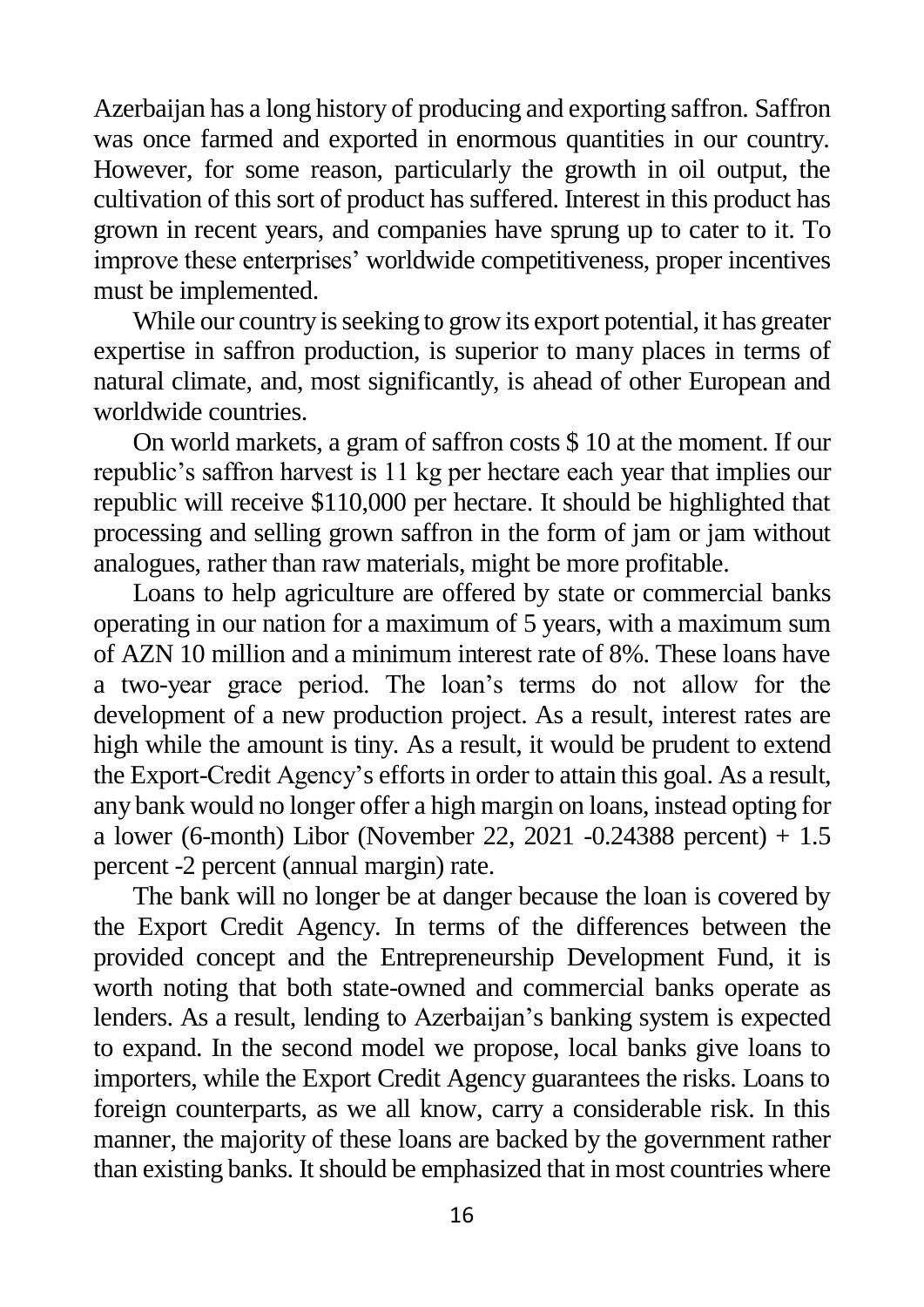ECAs operate, the government insures up to 75-95 percent of bank loans, protecting banks from certain risks. As a result, export activity will expand, stimulating the expansion of the country's exports and resulting in a foreign cash influx.

**Table 1.**

| Bank loan repayment schedule and Premium insurance to be |
|----------------------------------------------------------|
| obtained by the Export Credit Agency                     |

| Loan<br>payment<br>date | Main debt    | $Cur-$<br>rency | interest<br>debt | Number<br>of days | 6 Libor | Margin | Total<br>interest<br>rate | Remain       | Start date |
|-------------------------|--------------|-----------------|------------------|-------------------|---------|--------|---------------------------|--------------|------------|
| 05.12.2021              | 250,000,00   | <b>USD</b>      | 11.455.29        | 183               | 0.2535% | 2%     | 2.2535                    | 1.000.000.00 | 05.06.202  |
|                         |              |                 |                  |                   |         |        |                           |              |            |
| 05.06.2021              | 250,000,00   | <b>USD</b>      | 12.550.42        | 182               | 0.4825% | 2%     | 2.4825                    | 750,000,00   |            |
| 05.12.2022              | 250,000,00   | <b>USD</b>      | 10.620.10        | 183               | 0.7856% | 2%     | 2.7856                    | 500,000,00   |            |
| 05.06.2023              | 250,000,00   | <b>USD</b>      | 6.387,44         | 182               | 0.5269% | 2%     | 2.5269                    | 250,000,00   |            |
| Cami                    | 1.000.000.00 | <b>USD</b>      | 41.013.25        |                   |         |        |                           |              |            |

|                  |                             |                         |                                                                          |  |                                            | Insurance premium (One time payment) |                         |                       |
|------------------|-----------------------------|-------------------------|--------------------------------------------------------------------------|--|--------------------------------------------|--------------------------------------|-------------------------|-----------------------|
| Buyer<br>country | amount of<br>exporting loan | <b>Insured</b><br>share | Duration of<br>insurance<br>(including)<br>delivery and<br>grace period) |  | Insured<br>amount                          | Low interest<br>rate                 | Medium<br>interest rate | High interest<br>rate |
| <b>USA</b>       | 1.000.000.000               | 90%                     | 24 month                                                                 |  | 900.00                                     | 0,778%                               | 1,597%                  | 3,557%                |
|                  |                             |                         |                                                                          |  | In the<br>amount of<br>msurance<br>premium | 7.002.0                              | 14.37300                | 32.013,00             |

*\*Source: It has been developed by the auther.*

Furthermore, Azeraluminum LLC is a crucial firm in the Republic of Azerbaijan's non-ferrous metallurgy industry, as well as the only primary producer of aluminum in the South Caucasus. In 2019, the world's population was 63.690 million people, and 63.690 million tons of aluminum was produced. China, North and South America, Europe, the Persian Gulf countries, and Russia are the top producers. Azeraluminium LLC produced 50.13 thousand tons of aluminum in 2019, accounting for 0.078 percent of global aluminum output. The manufacture of liquid metal is one of Azeraluminum LLC's strengths. Azeraluminium LLC, like most other manufacturers, does not import ingots for the creation of semi-finished products; instead, the facility produces this product utilizing raw materials during the electrolysis process (clay soil, anode blocks, fluoride, etc.). This lowers our costs, which improves our capacity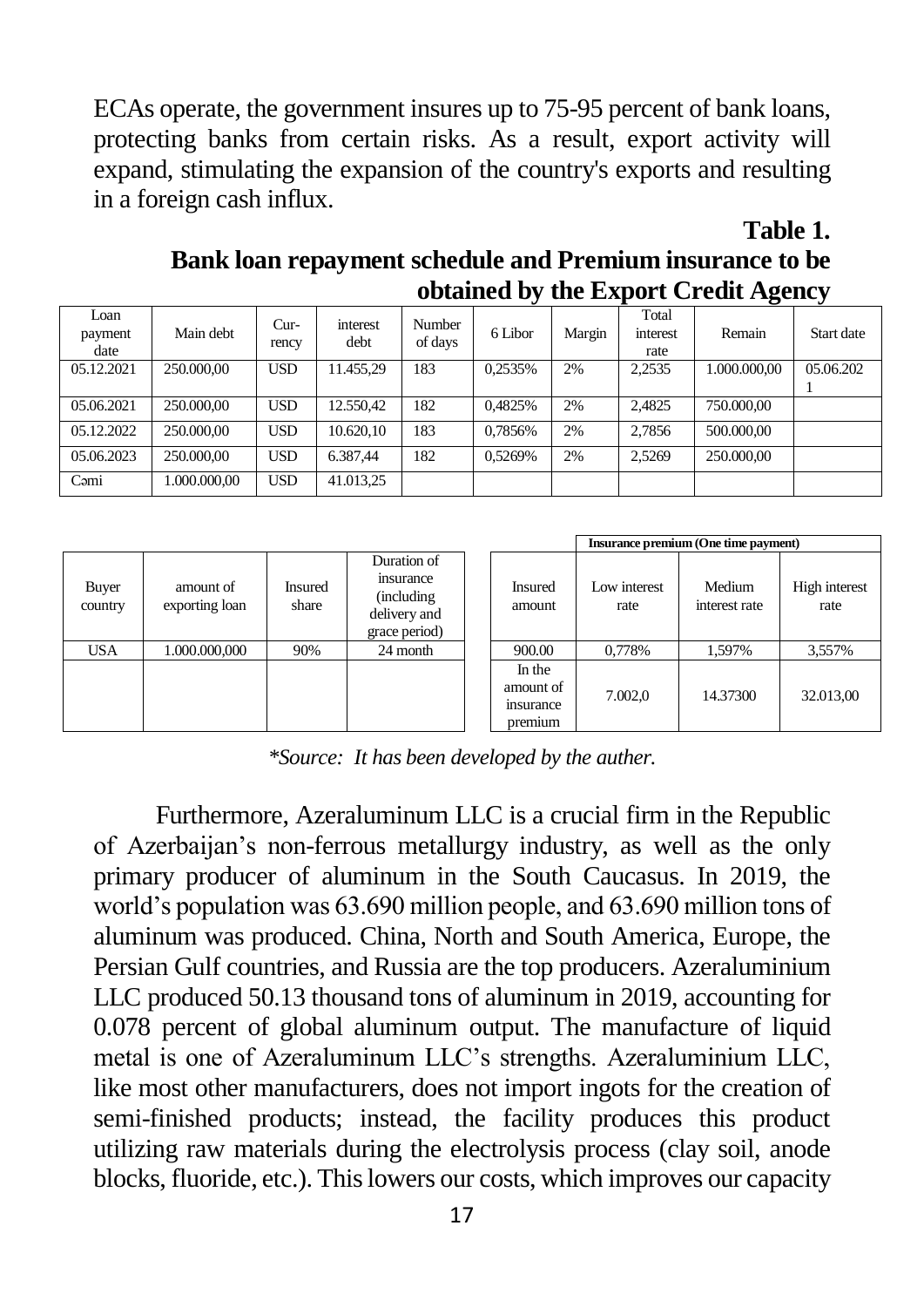to compete in the global market with other manufacturers. It is based on international standards and is widely utilized in a variety of fields. For numerous years, Azeraluminium LLC has been able to access the world's greatest markets with its products, utilizing all of its skills. 90 percent of the company's output is exported to more than 15 nations. The United States is Azeraluminum's most important customer.

Prices in the US market:

- Azerbaijan 2700 US dollars + 13% (customs duty) = 3051 US dollars
- Turkey 2650 US dollars  $+20\%$  (customs duty) = 3180 US dollars
- China  $2500$  USD +  $30\%$  (customs duty) =  $3250$  USD

Because of its low price, the product is in considerable demand in the United States. There are now clients and orders for this product to be exported. Azeraluminum LLC, on the other hand, does not have the capacity to complete the 20,000-ton order. As a result, it requires a lowinterest financing. A bank loan insured by the government can be used to give low-value loans. Another option for solving this problem is for the Export Credit Agency to insure the loan, and the bank to provide a loan to Azeraluminum LLC. As a result, the company has generated an additional 20,000 tons of goods, which it may now export. Azeraliminium LLC has the potential to make \$ 61 million.

After reviewing the current economic scenario, it can be stated that the state concentrates on business support, export support, and the growth of the non-oil refining industry in order to boost export-oriented production in Azerbaijan. If these regions expand quickly, it will be built on tight cooperation, the strengthening of the manat, the reduction of unemployment, and, most significantly, the improvement of bilateral foreign trade contacts.

**7. It is regarded more expedient to unite and establish a single Credit Insurance Agency in order to strengthen the activities of funds and agencies aimed at stimulating exports in Azerbaijan.** 

In recent years, a number of organizations have been founded in Azerbaijan to promote exports, both in terms of assessing the country's export potential and the adjustments that are required to boost exports. Along with the work these organizations have done and will continue to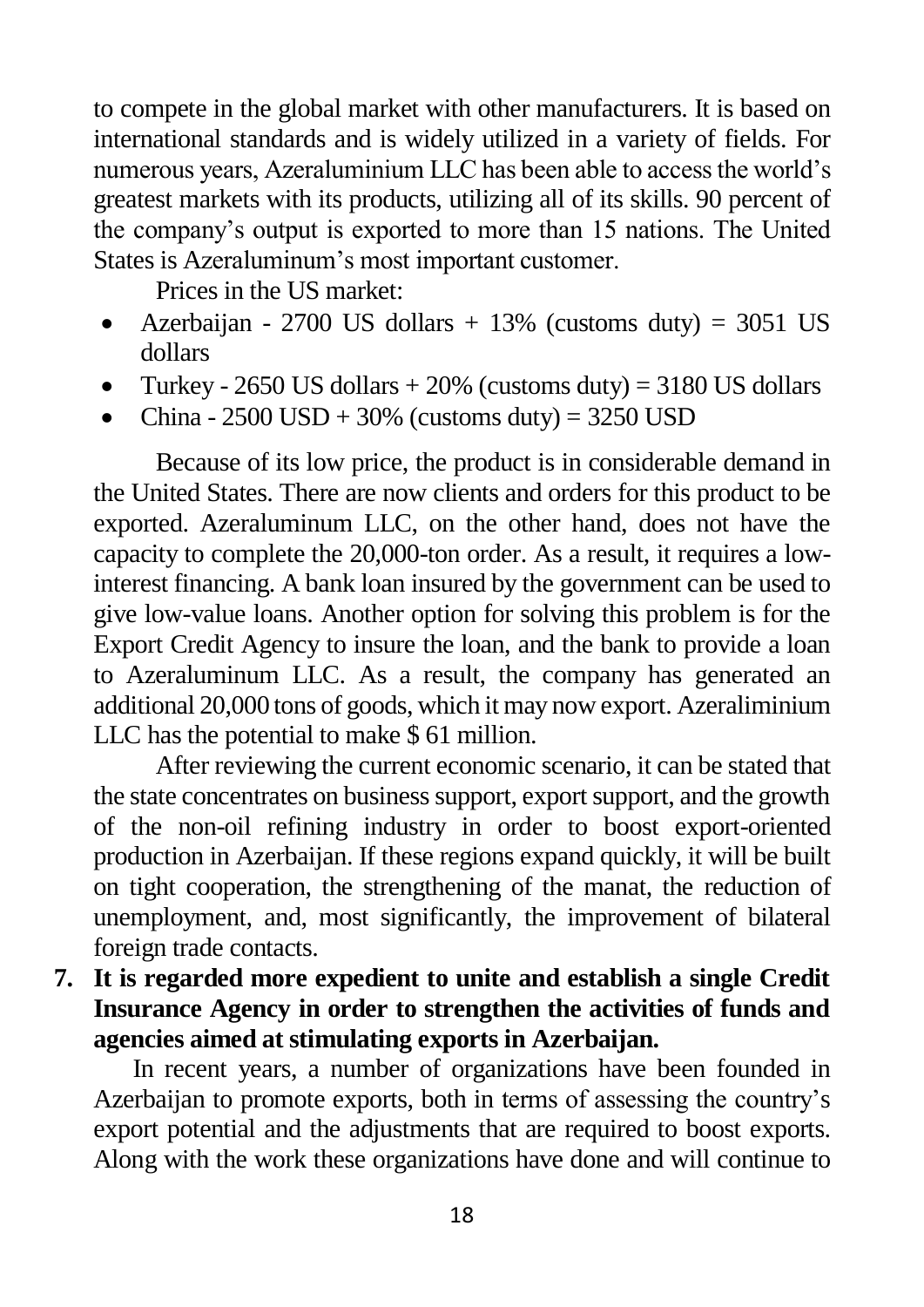do, our economy desperately needs the revitalization of the activities of new and current agencies, as well as more effective work to encourage and finance exports. As a result, in order to grow exports in our country, we must draw on the experience of other countries. As a result, there is a pressing need in Azerbaijan to develop a larger circle, drawing on the experience of Import-Export Banks and ICAs that have existed for many years in most countries throughout the world. It would be beneficial to examine Russia's experience in this area, as our near neighbor and colleague. ROSEKSIMBANK is a state-owned specialized export-import bank that was founded in Russia in 1994. The bank serves as Russia's state agent for the execution of state guarantees in the export sector. Export operations are guaranteed and credited by ROSEXIMBANK. In addition, in 2011, Russia formed the Export Credit Agency. This Agency was founded on the experience of ECAs functioning in other countries, with the goal of ensuring the export of non-raw goods produced in Russia. The major goal of this organization is to provide insurance for supply loans, buyer loans, letter of credit risk, export credit insurance, and guarantee insurance.

Based on our findings, we believe that government assistance is required to boost exports in the country, and this assistance should be focused on export financing. According to foreign country experience, commercial bank aid in boosting exports is impossible to be satisfied with. The establishment of relevant Import-Export Banks in the country is an essential requirement for the country to make significant progress and development in this regard. As we all know, economic development entails the growth of all sectors of the economy as well as the improvement of the country's position in the worldwide economic system. The most important thing is to secure the country's economic progress and to consistently improve people's well-being. As we all know, the primary purpose of every state, including Azerbaijan's, is to maximize the wellbeing of its citizens.

## **The following are the groups of findings and recommendations made during the research process:**

The current situation of export development in Azerbaijan is examined in this paper. The research allowed for an examination of the dynamics of the development of Azerbaijan's export potential from 1991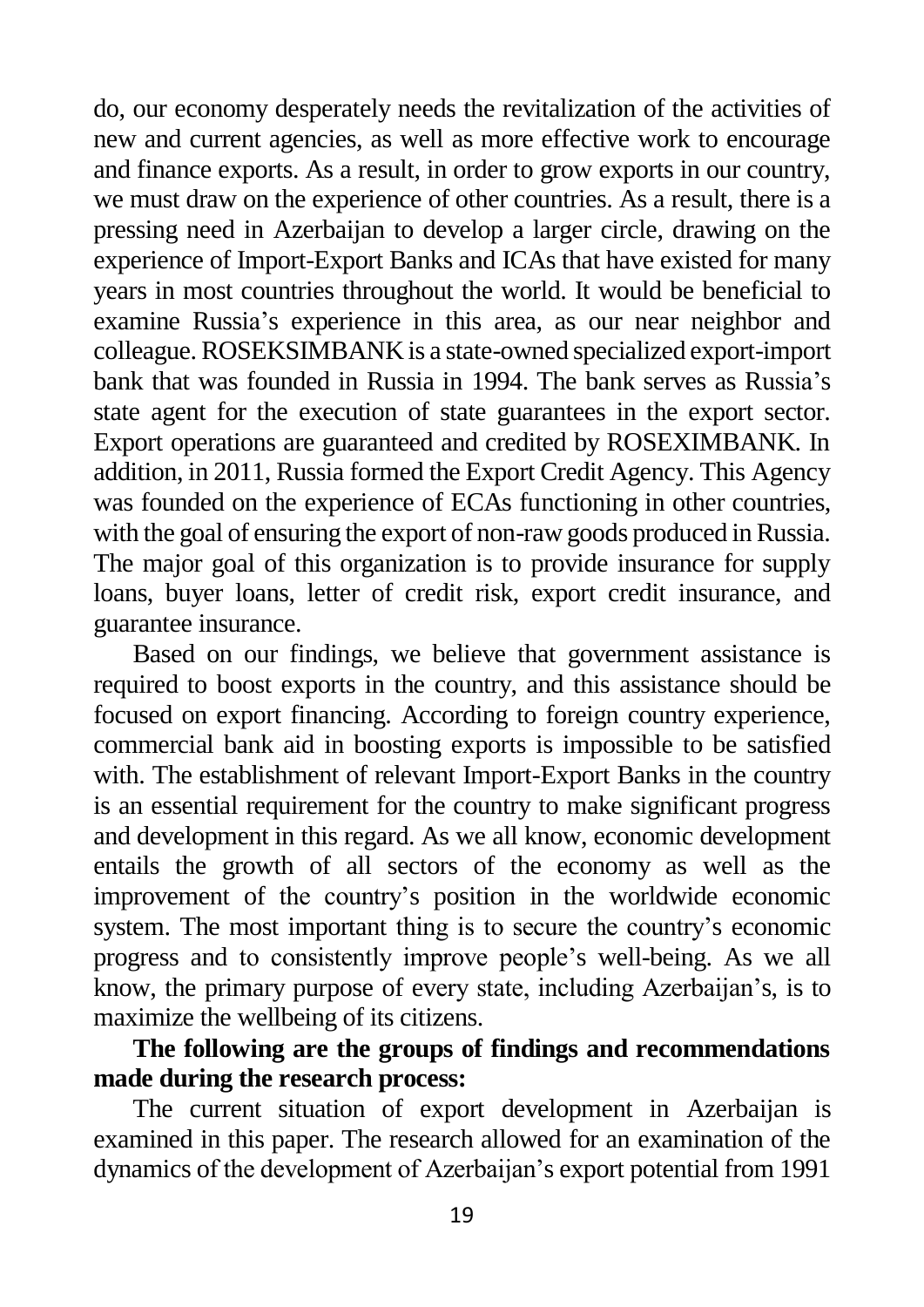to the present.

During the time under review, particularly from 2000 to 2018, Azerbaijan's average annual GDP growth reached 16.9% as a result of a successful oil strategy, allowing for the expansion of all sectors and the successful export of products and technologies.

For example, the \$300 million loan that our country provided to the Serbian government was used to construct roads with the help of the Azerbaijani road construction business "AzVirt" LLC. A new contract was signed with the Serbian government for the construction of roads worth \$475 million in 2019-2022 as a result of the successful completion of the job. The Azerbaijani company AzVirt has enhanced the inflow of foreign revenue to Azerbaijan by implementing high-tech road construction projects. At the same time, AzVirt's high-tech construction equipment is sold to Ukraine and Kyrgyzstan, where the business works on road construction.

Based on the research conducted in the dissertation, the following results have been obtained:

Theoretical and methodological research on lending mechanisms in export stimulation has led to the scientific conclusion that one of the most important prerequisites for expanding a country's export potential is the government's stimulus measures. As a result of the introduction of new innovative technologies in the relevant domains, these steps can ensure the creation of competitive products;

Based on a comparative analysis of leading countries' export policies and on this experience, it has been determined that the Export Credit Agency should be established in order to strengthen the country's economy through exports, taking into account the requirements of international economic organizations. As a result, the Import-Export Credit Bank, Commercial Banks, and the Export Credit Agency should all be able to provide insured loans;

Based on the experience of industrial and other firms based on our country's raw material basis, a cooperative mechanism to stimulate export diversification should be identified by analyzing the crediting system of export stimulation used by highly developed nations;

When developing a state support strategy to stimulate exports at the state level, all requirements and recommendations of all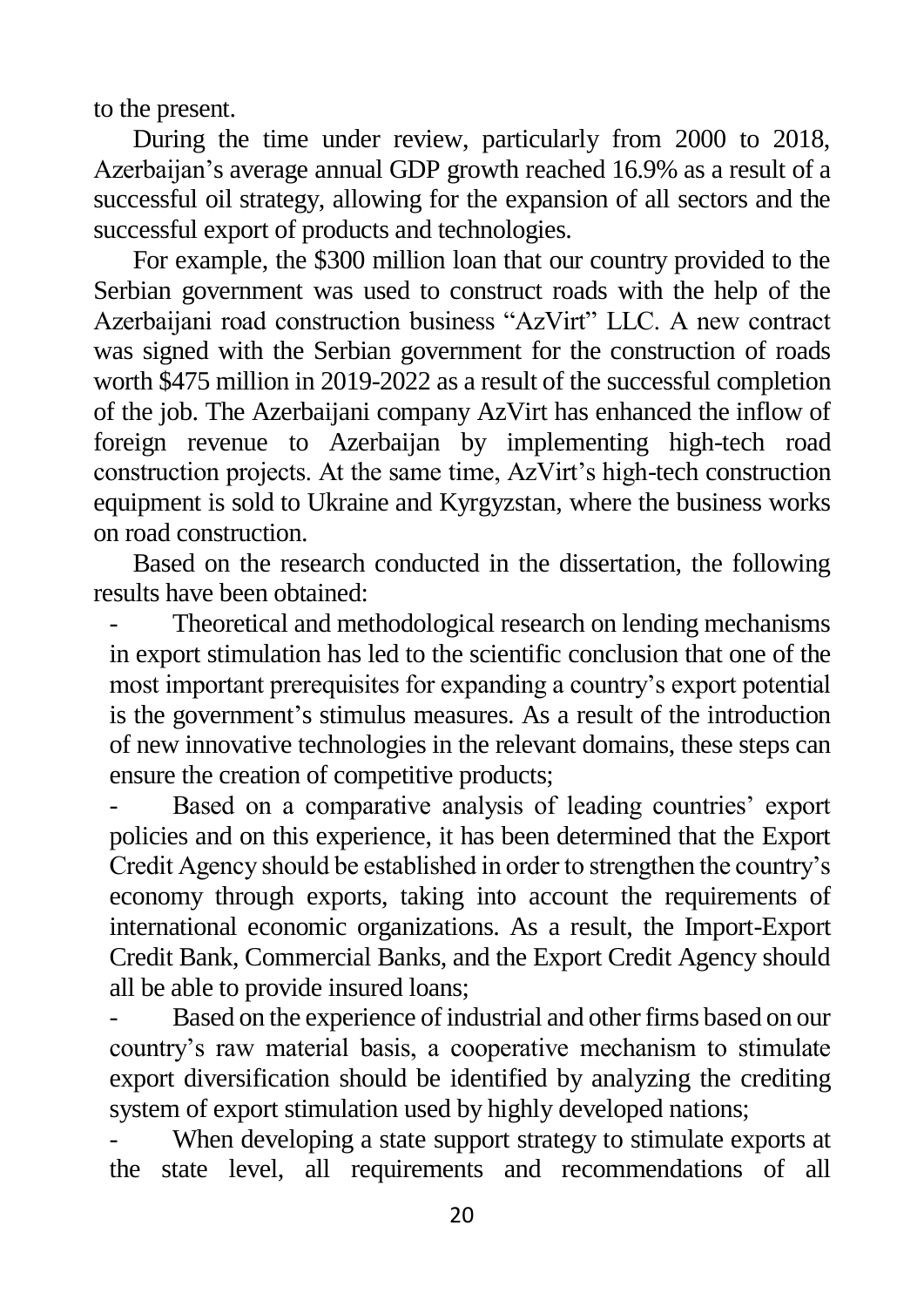international organizations, particularly the WTO (World Trade Organization) and the OECD (Organization for Economic Cooperation and Development), should be taken into account, and the export policy strategy should be based on these requirements;

In order to improve the quality and range of export products produced in the country, scientific research conducted by the government must be solved at the level of techno parks and startups, while adapting it to advanced countries' experience;

The primary instruments of foreign trade settlements have been systematized, the scheme of operation of each instrument has been devised, and the shortcomings and strengths of each instrument have been identified, in accordance with international practice. As a result, the study was able to develop a scientifically sound classification in the field of export promotion;

According to research, there are promising areas in our country for increasing exports, and the Export Credit Agency might play a key role in their development;

- During the current pandemic, research shows that all efforts in Azerbaijan should be focused on government support for entrepreneurship, export support, and other goals, such as non-oil sector refining development. The manat will strengthen, unemployment will fall, and Azerbaijan's foreign trade links, export potential, and export competitiveness will all improve if these areas improve.

# **The following articles and books have been published on the topic of the dissertation:**

- 1. Фаталиева Е., Шамчиев А. Япония и пути сотрудничества с Азербайджаном. «Вектор», Баку, 2003, С. 100.
- 2. Fətəliyeva Y. İxrac kredit agentliklərinin zəruriliyi // Azərbaycan Vergi Jurnalı, 2017, №3 (135), s. 105-112.
- 3. Fətəliyeva Y. Sığorta agenti olan EGAP təcrübəsinin Azərbaycanda istifadəsi və ixracda dövlət dəstəyi sahəsində sığortanın rolu // "Azərbaycanda iqtisadi islahatların həyata keçirilməsi xüsusiyyətləri və problemləri" Elmi Əsərlər Toplusu XVII buraxılışı, Bakı, 2017, s. 333-344.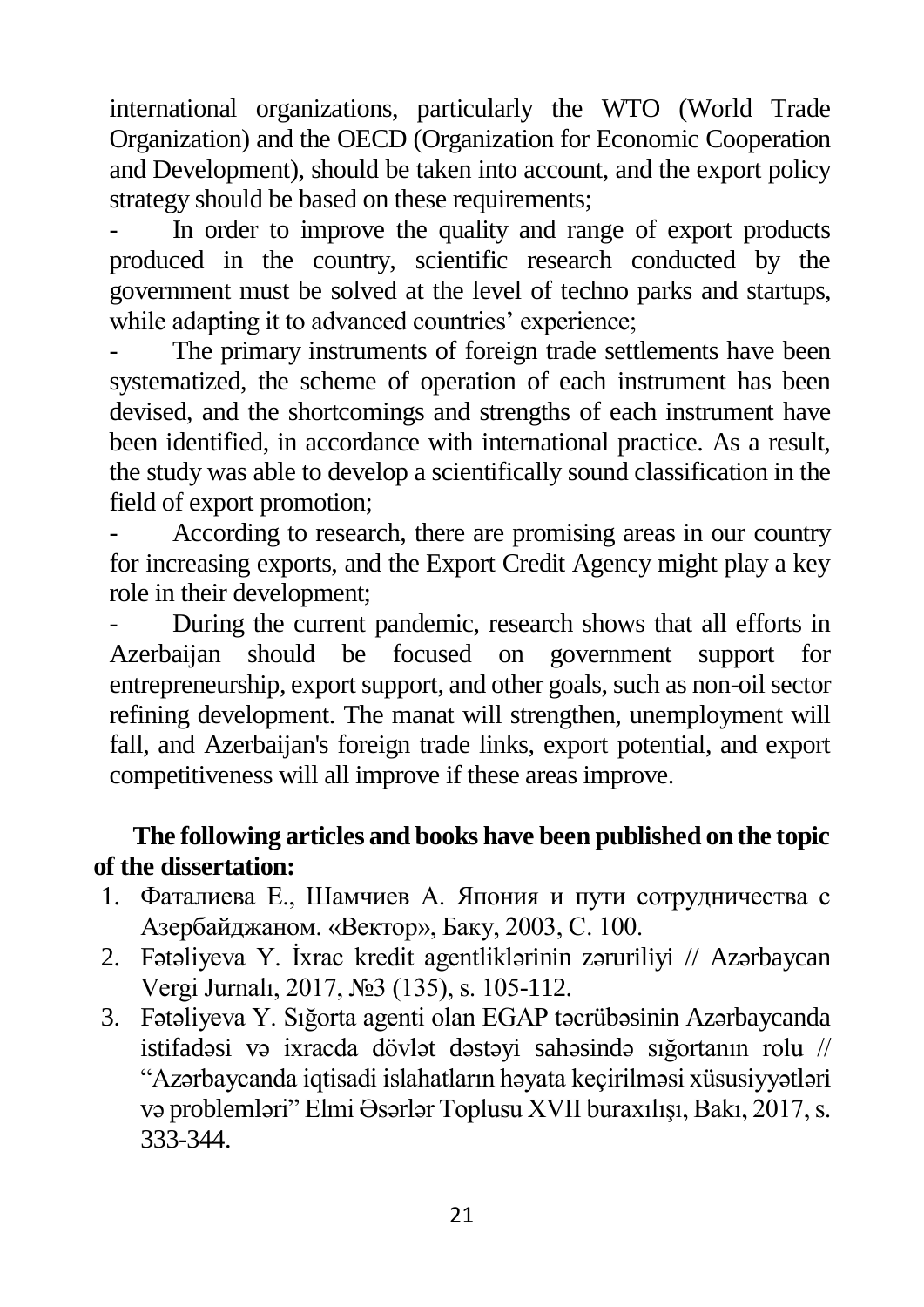- 4. Fətəliyeva Y. Azərbaycanda Kreditləşmə prosesinin tənzimlənməsində kredit bürosunun vacibliyi// Kooperasiya elmi-praktiki jurnalı, 2018, №3 (50), s. 117-121.
- 5. Фаталиева Е. Рост экспортных и импортных операций между Российской Федерацикй и Азербайджанской республикой в условиях экономической войны в мире. // Проблемы экономики и Юридической практики № 5 2018. Издательский дом «Юр-ВАК» С. 119-124.
- 6. Fətəliyeva Y. Azərbaycanda ixracın stimullaşdırılmasına təsir göstərən İdxal-İxrac Bankların, Agentliklər və Fondların yaradılması və inkişaf perspektivləri // İpək yolu jurnalı, 2019, №3, s. 78-84.

Jaman)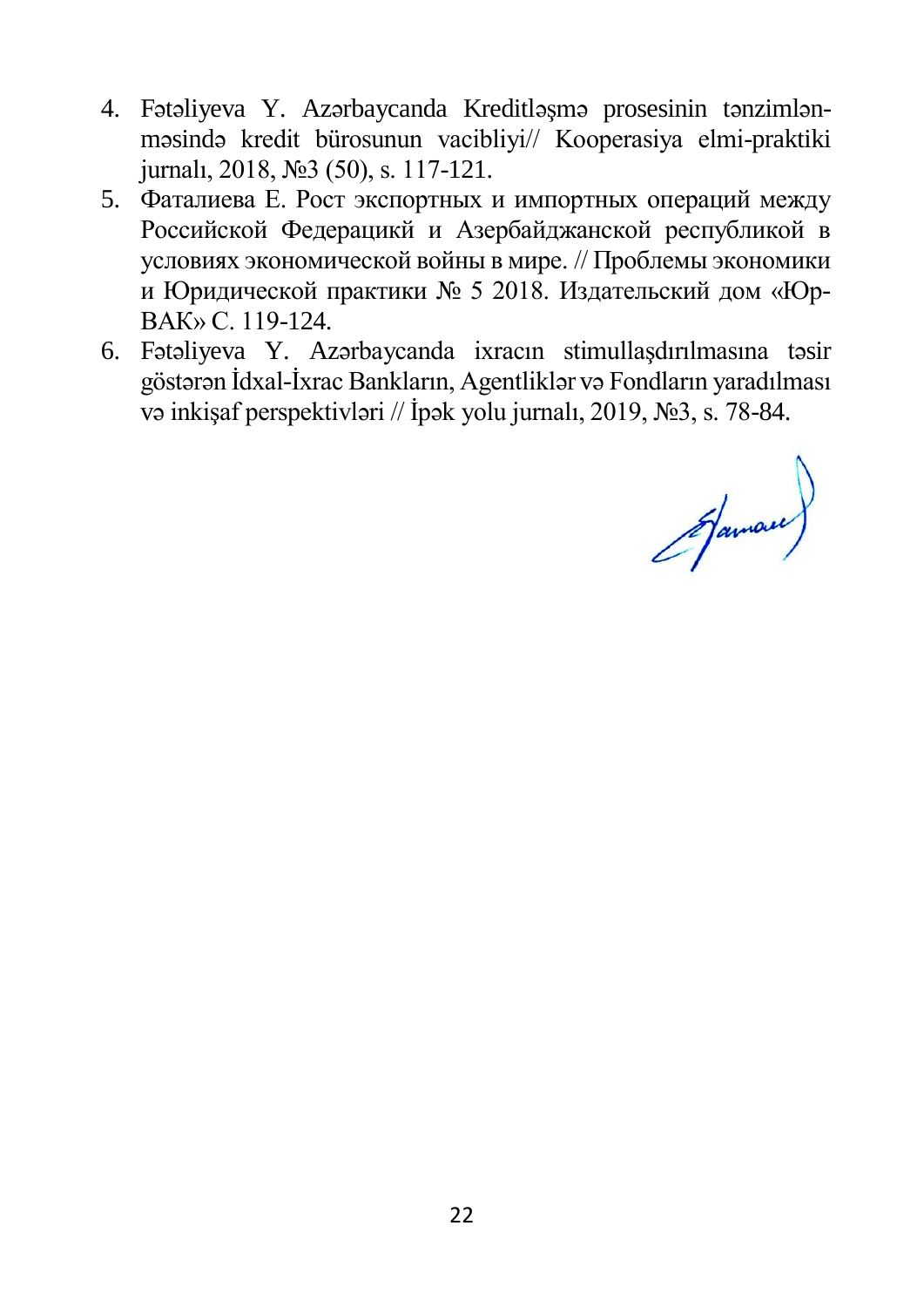The defense will be held on "27" may 2022 at FD 1.11. Dissertation council of Supreme Attestation Commission under the President of the Republic of Azerbaijan operating at Azerbaijan State University of Economics.

Address: AZ 1001, Baku, Istiglaliyаt street 6

The dissertation is accessible at the Azerbaijan State University of Economics Library.

Electron versions of dissertation and its abstract are available on the official website of the Azerbaijan State University of Economics.

Abstract was sent to the required addresses on "27" april 2022.